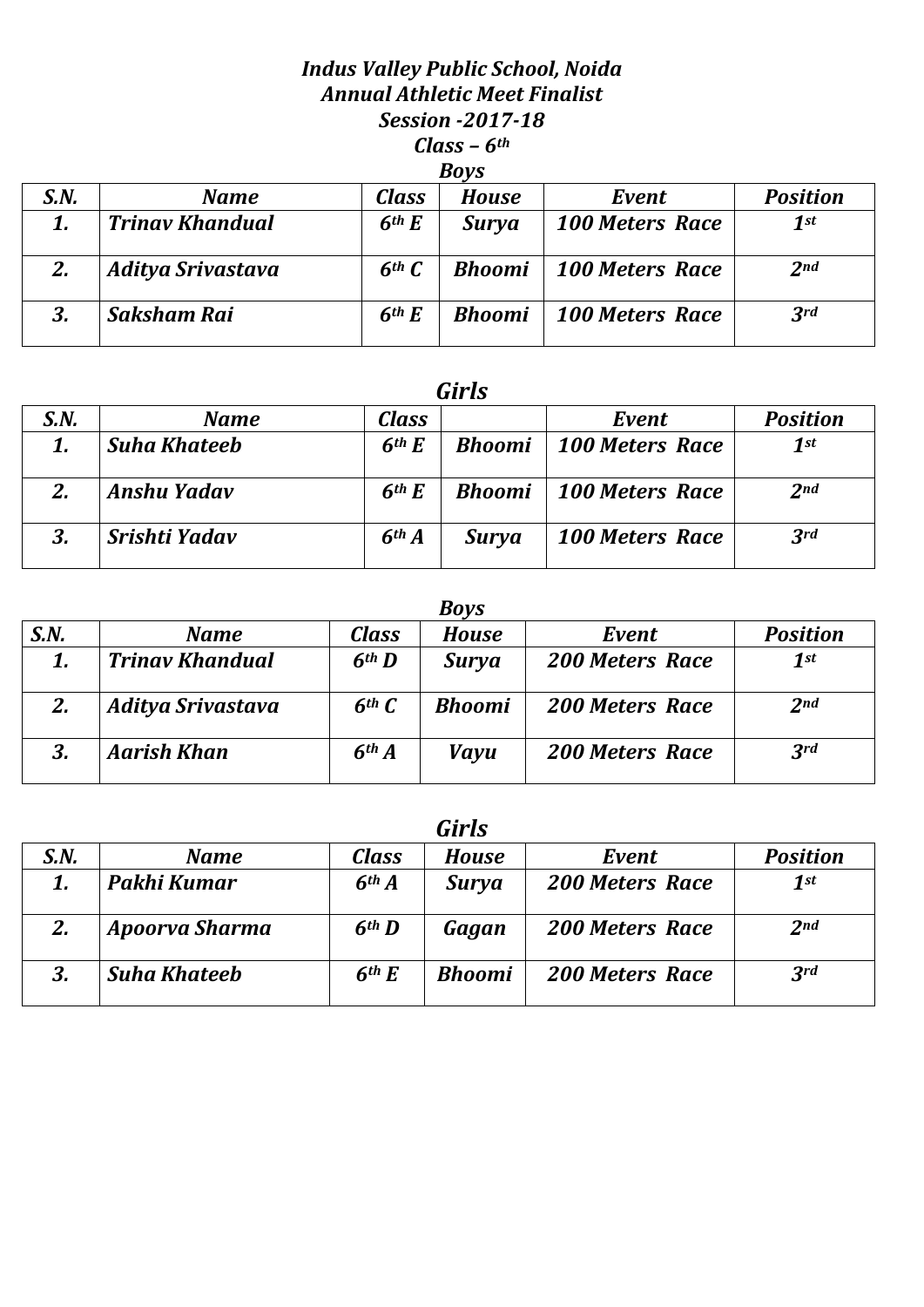### *Indus Valley Public School, Noida Annual Athletic Meet Finalist Session -2017-18 Class – 7th Boys*

|      | DUVJ                 |                   |              |                        |                 |  |  |  |  |
|------|----------------------|-------------------|--------------|------------------------|-----------------|--|--|--|--|
| S.N. | <b>Name</b>          | <b>Class</b>      | <b>House</b> | Event                  | <b>Position</b> |  |  |  |  |
| 1.   | <b>Pulkit Pandey</b> | 7 <sup>th</sup> A | <b>Surya</b> | <b>100 Meters Race</b> | $1^{st}$        |  |  |  |  |
| 2.   | <b>Aditya Raj</b>    | $7th$ F           | <b>Surya</b> | <b>100 Meters Race</b> | 2 <sub>nd</sub> |  |  |  |  |
| 3.   | <b>Ayush Gautam</b>  | 7 <sup>th</sup> A | Gagan        | <b>100 Meters Race</b> | 3 <sup>rd</sup> |  |  |  |  |

# *Girls*

| S.N. | <b>Name</b>       | <b>Class</b>      |               | Event                  | <b>Position</b> |
|------|-------------------|-------------------|---------------|------------------------|-----------------|
|      | Samya Malik       | 7 <sup>th</sup> B | <b>Bhoomi</b> | <b>100 Meters Race</b> | 1st             |
| 2.   | Kavya Malik       | 7 <sup>th</sup> B | <b>Vayu</b>   | <b>100 Meters Race</b> | 2 <sub>nd</sub> |
| 3.   | <b>Mehak Negi</b> | 7 <sup>th</sup> D | <b>Surya</b>  | <b>100 Meters Race</b> | 3rd             |

|      | <b>Boys</b>          |                   |               |                        |                 |  |  |  |  |  |
|------|----------------------|-------------------|---------------|------------------------|-----------------|--|--|--|--|--|
| S.N. | <b>Name</b>          | <b>Class</b>      | <b>House</b>  | Event                  | <b>Position</b> |  |  |  |  |  |
| 1.   | <b>Pulkit Pandey</b> | 7 <sup>th</sup> A | <b>Surya</b>  | <b>200 Meters Race</b> | $1$ st          |  |  |  |  |  |
| 2.   | <b>Ayush Gautam</b>  | 7 <sup>th</sup> A | Gagan         | <b>200 Meters Race</b> | 2 <sub>nd</sub> |  |  |  |  |  |
| 3.   | <b>Shabaan Amir</b>  | 7 <sup>th</sup> D | <b>Bhoomi</b> | <b>200 Meters Race</b> | 3rd             |  |  |  |  |  |

|      | Girls         |                   |               |                        |                 |  |  |  |  |  |
|------|---------------|-------------------|---------------|------------------------|-----------------|--|--|--|--|--|
| S.N. | <b>Name</b>   | <b>Class</b>      | <b>House</b>  | Event                  | <b>Position</b> |  |  |  |  |  |
| 1.   | Samya Malik   | 7 <sup>th</sup> B | <b>Bhoomi</b> | <b>200 Meters Race</b> | $1$ st          |  |  |  |  |  |
|      | Kavya Malik   | 7 <sup>th</sup> B | <b>Vayu</b>   | <b>200 Meters Race</b> | 2 <sub>nd</sub> |  |  |  |  |  |
| З.   | Ritika Muduli | 7 <sup>th</sup> A | <b>Bhoomi</b> | <b>200 Meters Race</b> | 3rd             |  |  |  |  |  |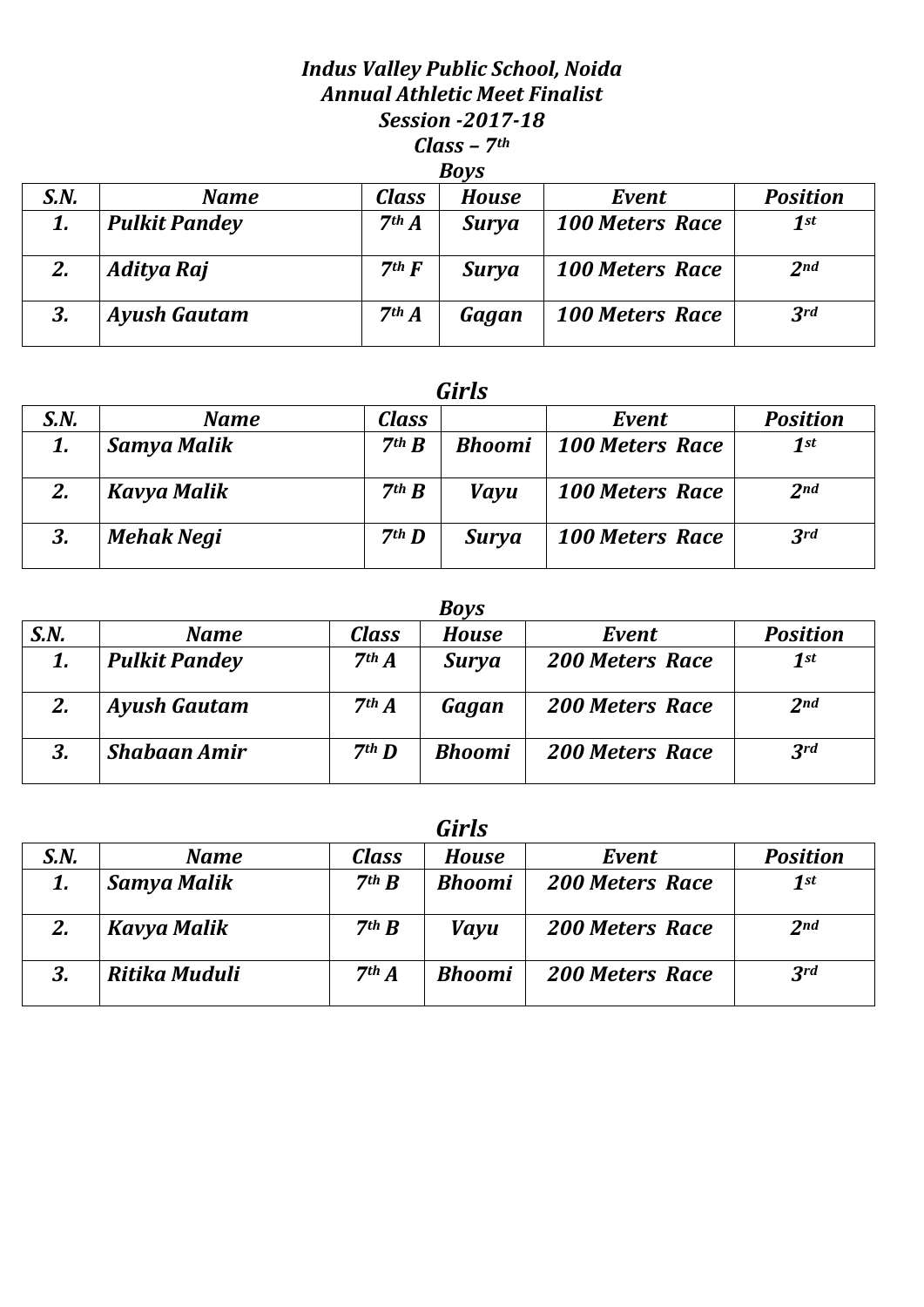## *Indus Valley Public School, Noida Annual Athletic Meet Finalist Session -2017-18 Class – 8th Boys*

|      | 20 V V                 |                   |               |                        |                 |  |  |  |  |
|------|------------------------|-------------------|---------------|------------------------|-----------------|--|--|--|--|
| S.N. | <b>Name</b>            | <b>Class</b>      | House         | Event                  | <b>Position</b> |  |  |  |  |
|      | <b>Shashank Pillay</b> | 8 <sup>th</sup> D | <b>Surya</b>  | <b>100 Meters Race</b> | 1st             |  |  |  |  |
|      | Dipanshu Shishodia     | 8 <sup>th</sup> A | <b>Bhoomi</b> | <b>100 Meters Race</b> | 2 <sub>nd</sub> |  |  |  |  |
| 3.   | Abhigyan K. Tiwari     | $8th$ $C$         | <b>Bhoomi</b> | <b>100 Meters Race</b> | 3rd             |  |  |  |  |

| S.N. | <b>Name</b>    | Class                 |              | Event                  | <b>Position</b> |
|------|----------------|-----------------------|--------------|------------------------|-----------------|
|      | Priyanshi      | 8 <sup>th</sup> A     | <b>Surya</b> | <b>100 Meters Race</b> | 1st             |
|      | Disha Shukla   | $8$ <sup>th</sup> $B$ | <b>Surya</b> | <b>100 Meters Race</b> | 2 <sub>nd</sub> |
| 3.   | Vanshika Tyagi | $8$ <sup>th</sup> $B$ | <b>Vayu</b>  | <b>100 Meters Race</b> | 3rd             |

|      | <b>Boys</b>            |                   |               |                        |                 |  |  |  |  |  |
|------|------------------------|-------------------|---------------|------------------------|-----------------|--|--|--|--|--|
| S.N. | <b>Name</b>            | <b>Class</b>      | <b>House</b>  | Event                  | <b>Position</b> |  |  |  |  |  |
| 1.   | <b>Shashank Pillay</b> | 8 <sup>th</sup> D | Surya         | <b>200 Meters Race</b> | 1st             |  |  |  |  |  |
| 2.   | Dipanshu Shishodia     | 8 <sup>th</sup> A | <b>Bhoomi</b> | <b>200 Meters Race</b> | 2 <sub>nd</sub> |  |  |  |  |  |
|      | <b>Aaksh Pathak</b>    | 8th A             | Gagan         | <b>200 Meters Race</b> | 3rd             |  |  |  |  |  |

|      |                |                   | <b>Girls</b> |                        |                 |
|------|----------------|-------------------|--------------|------------------------|-----------------|
| S.N. | <b>Name</b>    | <b>Class</b>      | <b>House</b> | Event                  | <b>Position</b> |
|      | Disha Shukla   | 8 <sup>th</sup> B | <b>Surya</b> | <b>200 Meters Race</b> | 1st             |
|      | Vanshika Tyagi | $8$ th $B$        | <b>Vayu</b>  | <b>200 Meters Race</b> | 2 <sub>nd</sub> |
| 3.   | Anushka Arora  | 8 <sup>th</sup> D | Gagan        | <b>200 Meters Race</b> | 3rd             |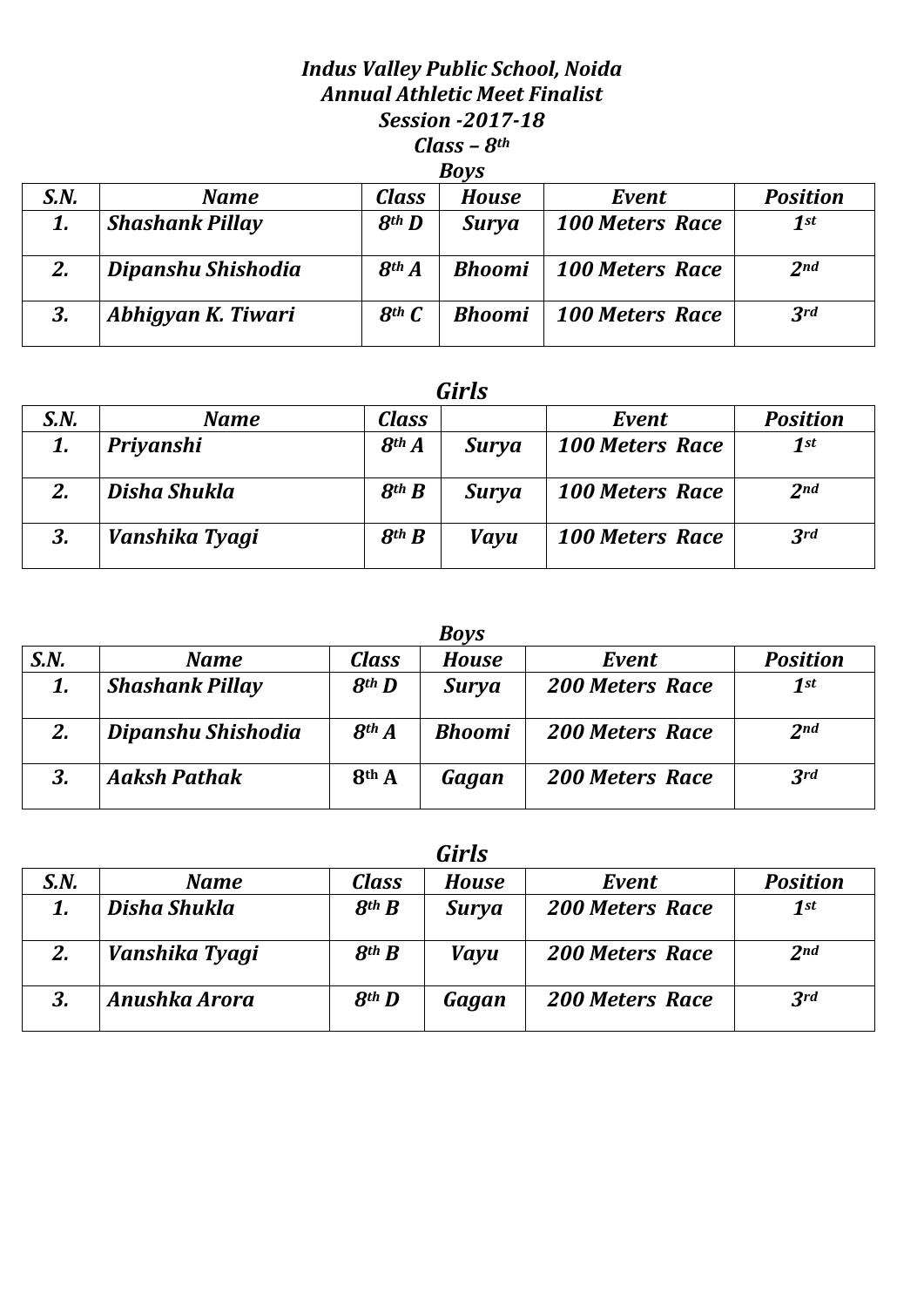## *Indus Valley Public School, Noida Session -2017-18 Class –6th to 8th Boys*

|                |                         | uuw                   | $\boldsymbol{\mathsf{u}}$ $\boldsymbol{\mathsf{v}}$ | na ya             |                 |
|----------------|-------------------------|-----------------------|-----------------------------------------------------|-------------------|-----------------|
| S.N.           | <b>Name</b>             | Class                 | <b>House</b>                                        | Event             | <b>Position</b> |
| 1.             | Priyanshu Geetsh        | 6 <sup>th</sup> B     | <b>Bhoomi</b>                                       | 4 X100 Meter Race | 1st             |
| 2.             | <b>Ojus Sharma</b>      | $6th$ F               | <b>Bhoomi</b>                                       | 4 X100 Meter Race | $1$ st          |
| 3.             | <b>Shourya Rawat</b>    | 7 <sup>th</sup> A     | <b>Bhoomi</b>                                       | 4 X100 Meter Race | $1$ st          |
| 4.             | Nikhil Shandilya        | $7th$ $C$             | <b>Bhoomi</b>                                       | 4 X100 Meter Race | $1$ st          |
| 5.             | <b>Ayush Kumar</b>      | 6 <sup>th</sup> B     | <b>Surya</b>                                        | 4 X100 Meter Race | 2 <sub>nd</sub> |
| 6              | <b>Avinash Kumar</b>    | 6 <sup>th</sup> E     | <b>Surya</b>                                        | 4 X100 Meter Race | 2 <sub>nd</sub> |
| $\overline{z}$ | <b>Himanshu Singh</b>   | $7th$ $C$             | <b>Surya</b>                                        | 4 X100 Meter Race | 2 <sub>nd</sub> |
| 8              | <b>Rudra Pandit</b>     | $7th$ $C$             | <b>Surya</b>                                        | 4 X100 Meter Race | 2 <sub>nd</sub> |
| 9              | <b>Shashwat Rai</b>     | 6 <sup>th</sup> E     | Gagan                                               | 4 X100 Meter Race | 3rd             |
| 10             | <b>Abhinav Pal</b>      | 7 <sup>th</sup> E     | Gagan                                               | 4 X100 Meter Race | 3rd             |
| 11             | <b>Vansham Gahatori</b> | 7 <sup>th</sup> D     | Gagan                                               | 4 X100 Meter Race | 3rd             |
| 12             | <b>Tejas Sharma</b>     | 8 <sup>th</sup> A     | Gagan                                               | 4 X100 Meter Race | 3rd             |
|                |                         |                       | <b>Girls</b>                                        |                   |                 |
| S.N.           | <b>Name</b>             | <b>Class</b>          | <b>House</b>                                        | Event             | <b>Position</b> |
| 1.             | <b>Shail K. Sangma</b>  | 8 <sup>th</sup> D     | <b>Bhoomi</b>                                       | 4 X100 Meter Race | $1^{st}$        |
|                |                         |                       |                                                     |                   |                 |
| 2.             | Hritika Jha             | 7 <sup>th</sup> D     | <b>Bhoomi</b>                                       | 4 X100 Meter Race | $1$ st          |
| 3.             | Prerna Ishwar           | 7 <sup>th</sup> B     | <b>Bhoomi</b>                                       | 4 X100 Meter Race | $1$ st          |
| 4.             | Vanshika Tiwari         | $8th$ $C$             | <b>Bhoomi</b>                                       | 4 X100 Meter Race | $1^{st}$        |
| 5.             | Shrija Mehta            | 6 <sup>th</sup> D     | <b>Surya</b>                                        | 4 X100 Meter Race | 2nd             |
| 6.             | Pratyaksha Singh        | $7th$ $F$             | <b>Surya</b>                                        | 4 X100 Meter Race | 2nd             |
| 7.             | Laxmi Dixit             | 7 <sup>th</sup> C     | <b>Surya</b>                                        | 4 X100 Meter Race | 2nd             |
| 8.             | Nisha Sharma            | $8$ <sup>th</sup> $D$ | <b>Surya</b>                                        | 4 X100 Meter Race | 2nd             |
| 9.             | <b>Anushree Dwivedi</b> | $6th$ F               | Gagan                                               | 4 X100 Meter Race | 3rd             |
| 10.            | <b>Isha Tayal</b>       | 7 <sup>th</sup> A     | Gagan                                               | 4 X100 Meter Race | 3rd             |
| 11.            | <b>Shaambhavi</b>       | 8 <sup>th</sup> A     | Gagan                                               | 4 X100 Meter Race | 3rd             |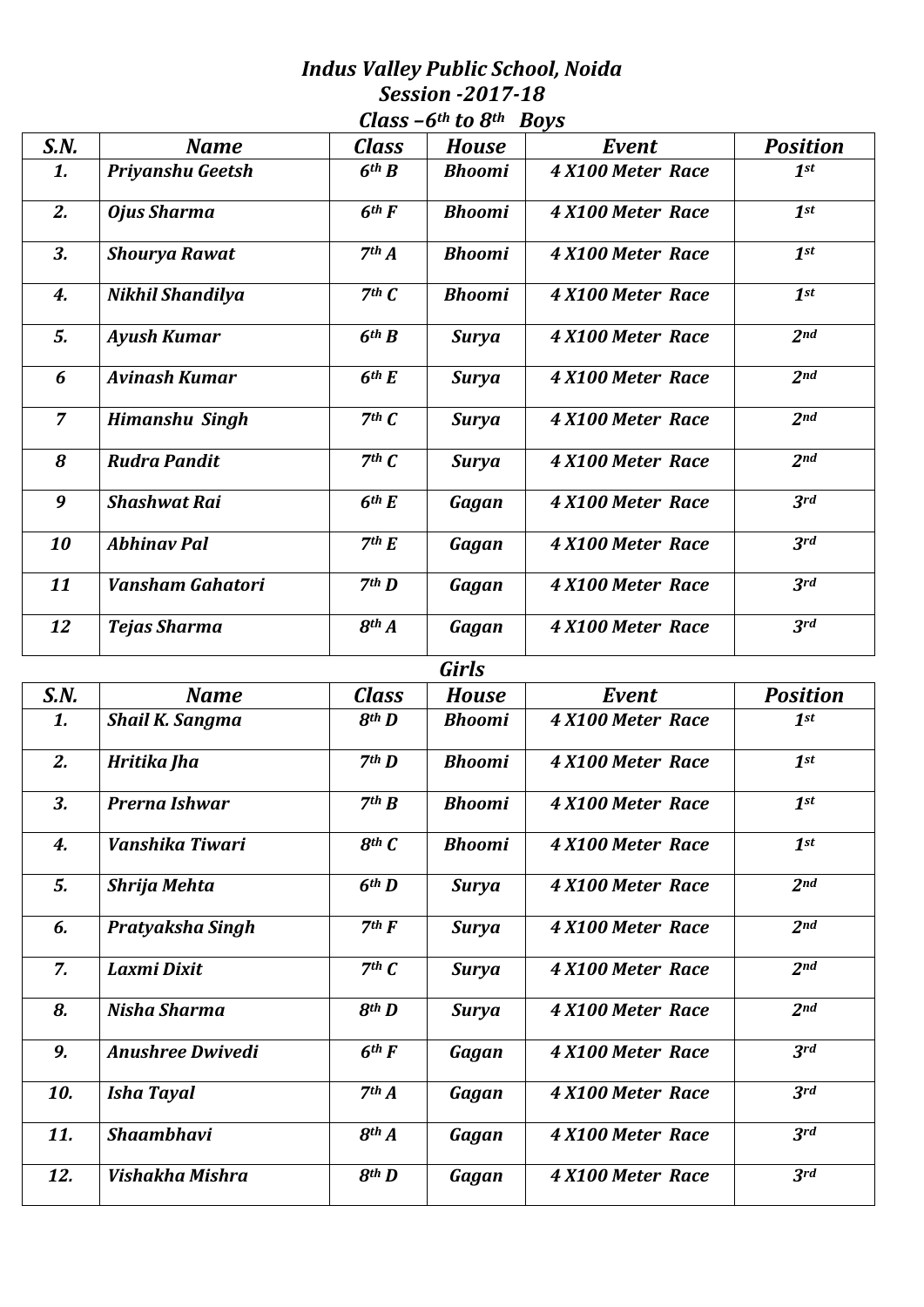### *Indus Valley Public School, Noida Annual Athletic Meet Finalist Session -2017-18 Class – 9th Boys*

|      | <b>DUVJ</b>           |                   |               |                        |                 |  |  |  |  |  |
|------|-----------------------|-------------------|---------------|------------------------|-----------------|--|--|--|--|--|
| S.N. | <b>Name</b>           | Class             | House         | Event                  | <b>Position</b> |  |  |  |  |  |
|      | <b>Prashant Yadav</b> | $9$ th $C$        | <b>Vayu</b>   | <b>100 Meters Race</b> | 1st             |  |  |  |  |  |
| 2.   | <b>Prince Pandey</b>  | $9$ th $B$        | <b>Bhoomi</b> | <b>100 Meters Race</b> | 2 <sub>nd</sub> |  |  |  |  |  |
| 3.   | <b>Kabir Singh</b>    | 9 <sup>th</sup> B | <b>Bhoomi</b> | <b>100 Meters Race</b> | 3 <sup>rd</sup> |  |  |  |  |  |

# *Girls*

| S.N. | <b>Name</b>   | Class             |               | Event                  | <b>Position</b> |
|------|---------------|-------------------|---------------|------------------------|-----------------|
|      | Ishika Yadav  | $9th$ $C$         | Vayu          | <b>100 Meters Race</b> | 1st             |
| 2.   | Kirtika Goyal | 9 <sup>th</sup> A | <b>Bhoomi</b> | <b>100 Meters Race</b> | 2 <sub>nd</sub> |
| 3.   | Lakshita      | 9 <sup>th</sup> A | Gagan         | <b>100 Meters Race</b> | 3rd             |

| <b>Boys</b> |                         |                               |               |                        |                 |  |  |  |  |
|-------------|-------------------------|-------------------------------|---------------|------------------------|-----------------|--|--|--|--|
| S.N.        | <b>Name</b>             | <b>Class</b>                  | <b>House</b>  | Event                  | <b>Position</b> |  |  |  |  |
| 1.          | <b>Prashant Yadav</b>   | 9 <sup>th</sup> $\mathcal{C}$ | Vayu          | <b>200 Meters Race</b> | $1$ st          |  |  |  |  |
| 2.          | <b>Prince Pandey</b>    | 9 <sup>th</sup> B             | <b>Bhoomi</b> | <b>200 Meters Race</b> | 2 <sub>nd</sub> |  |  |  |  |
| 3.          | <b>Akash Chaurasiya</b> | 9 <sup>th</sup> B             | Gagan         | <b>200 Meters Race</b> | 3rd             |  |  |  |  |

|      | Girls         |                   |               |                        |                 |  |  |  |  |  |
|------|---------------|-------------------|---------------|------------------------|-----------------|--|--|--|--|--|
| S.N. | <b>Name</b>   | <b>Class</b>      | <b>House</b>  | Event                  | <b>Position</b> |  |  |  |  |  |
| 1.   | Kirtika Goyal | 9 <sup>th</sup> A | <b>Bhoomi</b> | <b>200 Meters Race</b> | $1$ st          |  |  |  |  |  |
| 2.   | Ishika Yadav  | $9th$ $C$         | <b>Vayu</b>   | <b>200 Meters Race</b> | 2 <sub>nd</sub> |  |  |  |  |  |
|      | Neha Yadav    | 9 <sup>th</sup> A | Gagan         | <b>200 Meters Race</b> | 3rd             |  |  |  |  |  |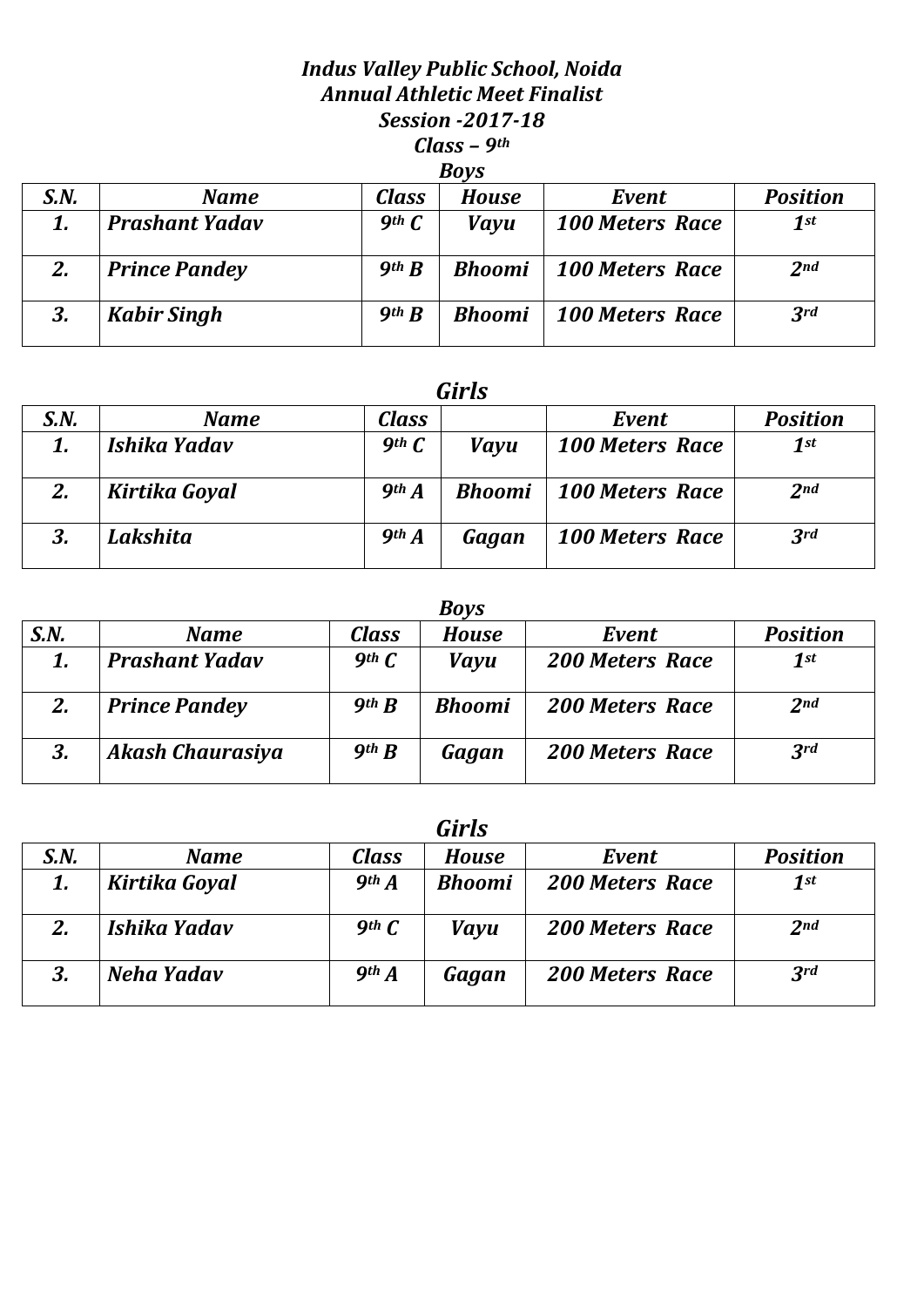## *Indus Valley Public School, Noida Annual Athletic Meet Finalist Session -2017-18 Class – 11th Boys*

| - 27 |                       |                        |              |                        |                 |  |  |  |
|------|-----------------------|------------------------|--------------|------------------------|-----------------|--|--|--|
| S.N. | <b>Name</b>           | Class                  | <b>House</b> | Event                  | <b>Position</b> |  |  |  |
|      | <b>Sanchit Bakshi</b> | $11^{th} S$            | <b>Surya</b> | <b>100 Meters Race</b> | 1st             |  |  |  |
|      | <b>Kaushal Pal</b>    | 11 <sup>th</sup> S     | <b>Vayu</b>  | <b>100 Meters Race</b> | 2 <sub>nd</sub> |  |  |  |
| 3.   | <b>Mayank Kumar</b>   | $11$ <sup>th</sup> $H$ | Gagan        | <b>100 Meters Race</b> | 3rd             |  |  |  |

| S.N. | <b>Name</b>      | <b>Class</b>                   |               | Event                  | <b>Position</b> |
|------|------------------|--------------------------------|---------------|------------------------|-----------------|
|      | Namarata Kumari  | $11$ <sup>th</sup> $H$         | Gagan         | <b>100 Meters Race</b> | 1st             |
| 2.   | Isha Vats        | 11 <sup>th</sup> $\mathcal C$  | <b>Surya</b>  | <b>100 Meters Race</b> | 2 <sub>nd</sub> |
|      | Chestha Bhardwaj | 11 <sup>th</sup> $\mathcal{C}$ | <b>Bhoomi</b> | <b>100 Meters Race</b> | 3rd             |

|      | <b>Boys</b>           |                                |               |                        |                 |  |  |  |  |  |
|------|-----------------------|--------------------------------|---------------|------------------------|-----------------|--|--|--|--|--|
| S.N. | <b>Name</b>           | <b>Class</b>                   | <b>House</b>  | Event                  | <b>Position</b> |  |  |  |  |  |
|      | <b>Sanchit Bakshi</b> | 11 <sup>th</sup> S             | <b>Surya</b>  | <b>200 Meters Race</b> | 1st             |  |  |  |  |  |
|      | <b>Kaushal Pal</b>    | 11 <sup>th</sup> S             | <b>Vayu</b>   | <b>200 Meters Race</b> | 2 <sub>nd</sub> |  |  |  |  |  |
| 3.   | Rajat Malhotra        | 11 <sup>th</sup> $\mathcal{C}$ | <b>Bhoomi</b> | <b>200 Meters Race</b> | 3rd             |  |  |  |  |  |

| <b>Girls</b> |                  |                                |               |                        |                 |  |  |  |
|--------------|------------------|--------------------------------|---------------|------------------------|-----------------|--|--|--|
| S.N.         | <b>Name</b>      | <b>Class</b>                   | <b>House</b>  | Event                  | <b>Position</b> |  |  |  |
|              | Namarata Kumari  | $11$ <sup>th</sup> $H$         | Gagan         | <b>200 Meters Race</b> | 1st             |  |  |  |
|              | Chestha Bhardwaj | 11 <sup>th</sup> $\mathcal{C}$ | <b>Bhoomi</b> | <b>200 Meters Race</b> | 2 <sub>nd</sub> |  |  |  |
|              | <b>Isha Vats</b> | 11 <sup>th</sup> $\mathcal C$  | <b>Surya</b>  | <b>200 Meters Race</b> | 3rd             |  |  |  |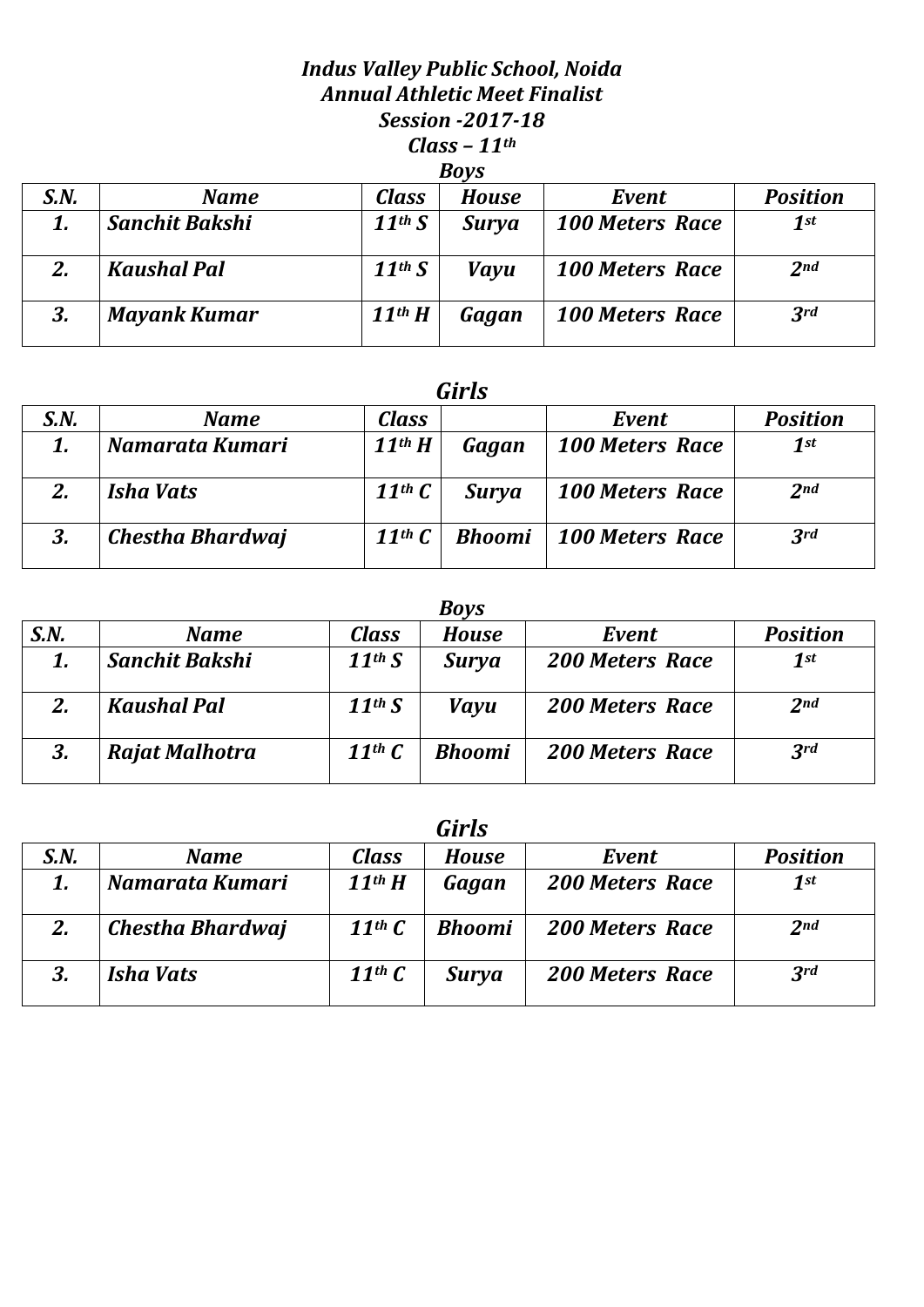### *Indus Valley Public School, Noida Session -2017-18 Class - 9th & 11th Boys*

| S.N.           | <b>Name</b>                    | <b>Class</b>                      | <b>House</b>          | Event             | <b>Position</b>           |
|----------------|--------------------------------|-----------------------------------|-----------------------|-------------------|---------------------------|
| 1.             | <b>Harsh Yadav</b>             | 9 <sup>th</sup> A                 | Gagan                 | 4 X100 Meter Race | $1$ st                    |
| 2.             | Kartika Baghel                 | 9 <sup>th</sup> A                 | Gagan                 | 4 X100 Meter Race | $1^{st}$                  |
| 3.             | <b>Manyak Kumar</b>            | $11$ <sup>th</sup> $H$            | Gagan                 | 4 X100 Meter Race | $1$ st                    |
| 4.             | <b>Ankit Pal</b>               | $9$ th $B$                        | Gagan                 | 4 X100 Meter Race | $1$ st                    |
| 5.             | <b>Somrit Maity</b>            | $9th$ $C$                         | <b>Bhoomi</b>         | 4 X100 Meter Race | 2 <sub>nd</sub>           |
| 6              | <b>Abhishek Yadav</b>          | $9$ th $B$                        | <b>Bhoomi</b>         | 4 X100 Meter Race | 2nd                       |
| $\overline{7}$ | <b>Himanshu Raghav</b>         | $11$ <sup>th</sup> $H$            | <b>Bhoomi</b>         | 4 X100 Meter Race | 2 <sub>nd</sub>           |
| 8              | Rajat Malhotra                 | 11 <sup>th</sup> S                | <b>Bhoomi</b>         | 4 X100 Meter Race | 2nd                       |
| 9              | <b>Abhishek Yadav</b>          | $11$ <sup>th</sup> $H$            | <b>Vayu</b>           | 4 X100 Meter Race | 3rd                       |
| 10             | <b>Harshit Maggon</b>          | 9 <sup>th</sup> B                 | <b>Vayu</b>           | 4 X100 Meter Race | 3rd                       |
| 11             | <b>Akshansh Malkoti</b>        | 9 <sup>th</sup> A                 | <b>Vayu</b>           | 4 X100 Meter Race | 3rd                       |
| 12             | <b>Prashant Yadav</b>          | $9$ th $B$                        | <b>Vayu</b>           | 4 X100 Meter Race | 3rd                       |
|                |                                |                                   |                       |                   |                           |
|                |                                |                                   |                       |                   |                           |
|                |                                |                                   | <b>Girls</b>          | Event             |                           |
| S.N.<br>1.     | <b>Name</b><br><b>Lakshita</b> | <b>Class</b><br>9 <sup>th</sup> A | <b>House</b><br>Gagan | 4 X100 Meter Race | <b>Position</b><br>$1$ st |
| 2.             | <b>Neha Yadav</b>              | 9 <sup>th</sup> A                 | Gagan                 | 4 X100 Meter Race | $1$ st                    |
| 3.             | Namrata Kumari                 | $11$ <sup>th</sup> $C$            | Gagan                 | 4 X100 Meter Race | $1^{st}$                  |
| 4.             | <b>Shruti Sinha</b>            | $9th$ $C$                         | Gagan                 | 4 X100 Meter Race | $1^{st}$                  |
| 5.             | Kirtika Goyal                  | 9 <sup>th</sup> A                 | <b>Bhoomi</b>         | 4 X100 Meter Race | 2nd                       |
| 6.             | <b>Himanshi Singh</b>          | $11$ <sup>th</sup> $C$            | <b>Bhoomi</b>         | 4 X100 Meter Race | 2nd                       |
| 7.             | <b>Shraddha Rajput</b>         | $11$ <sup>th</sup> $H$            | <b>Bhoomi</b>         | 4 X100 Meter Race | 2nd                       |
| 8.             | Chestha Bhardwaj               | 9 <sup>th</sup> A                 | <b>Bhoomi</b>         | 4 X100 Meter Race | 2nd                       |
| 9.             | Tulika Tyagi                   | 9 <sup>th</sup> A                 | <b>Surya</b>          | 4 X100 Meter Race | 3rd                       |
| 10.            | <b>Tanishka Sharma</b>         | 9 <sup>th</sup> B                 | <b>Surya</b>          | 4 X100 Meter Race | 3rd                       |
| 11.            | <b>Aarnavi Rao</b>             | 9 <sup>th</sup> A                 | <b>Surya</b>          | 4 X100 Meter Race | 3rd                       |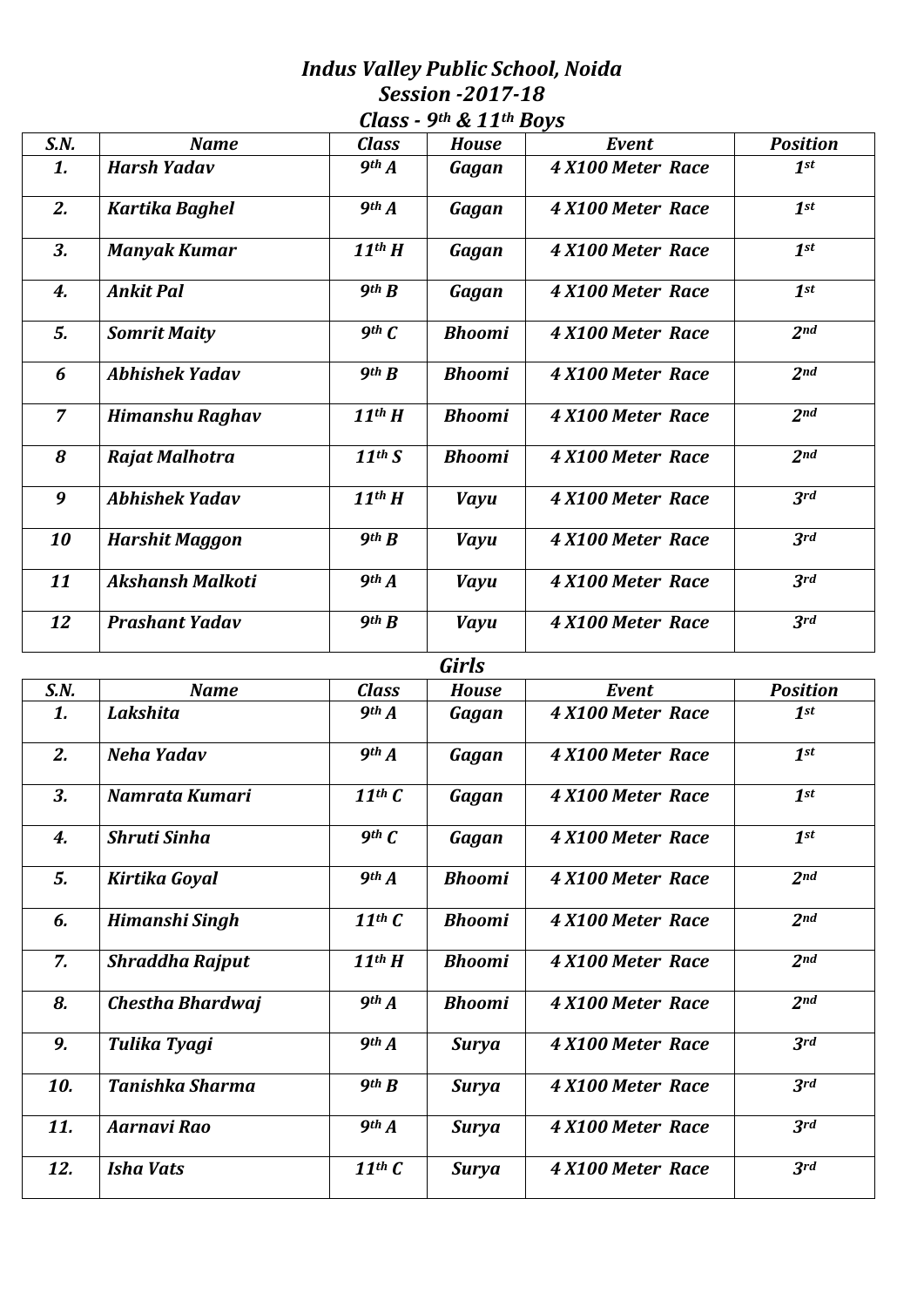# *Indus Valley Public School, Noida Annual Athletic Meet Finalist Session -2017-18 Class –1st Boys*

| S.N.    | <b>Name</b>     | <b>Class</b> | <b>House</b> | Event           | <b>Position</b> |
|---------|-----------------|--------------|--------------|-----------------|-----------------|
| 1.      | Naitik Kapruwan | u            | <b>Vayu</b>  | Flat 50mt. Race | $1$ st          |
|         | Vansh Yadav     | F            | Gagan        | Flat 50mt. Race | 2 <sub>nd</sub> |
| כ<br>J, | Ayaan Kumar     | A            | Gagan        | Flat 50mt. Race | 3rd             |

#### *Girls*

| S.N. | Name                | Class | <b>House</b>  | Event           | <b>Position</b> |
|------|---------------------|-------|---------------|-----------------|-----------------|
|      | Samriddhi Bhadri    |       | <b>Vayu</b>   | Flat 50mt. Race | 1st             |
| 2.   | Vedangshee Bhardwaj | F     | <b>Bhoomi</b> | Flat 50mt. Race | 2 <sub>nd</sub> |
| 3.   | Shanaya Agarwal     | D     | <b>Surya</b>  | Flat 50mt. Race | 3rd             |

# *Indus Valley Public School, Noida Annual Athletic Meet Finalist Session -2017-18*

*2nd*

| <b>Boys</b> |                      |              |               |                 |                 |  |  |  |  |
|-------------|----------------------|--------------|---------------|-----------------|-----------------|--|--|--|--|
| S.N.        | <b>Name</b>          | <b>Class</b> | <b>House</b>  | Event           | <b>Position</b> |  |  |  |  |
|             | <b>Vivan Bhoumik</b> | G            | Gagan         | Flat 50mt. Race | $1$ st          |  |  |  |  |
| 2.          | <b>Aryan Pandey</b>  |              | Gagan         | Flat 50mt. Race | 2 <sub>nd</sub> |  |  |  |  |
| 3.          | Jai Yadav            | F            | <b>Bhoomi</b> | Flat 50mt. Race | 3rd             |  |  |  |  |

| S.N. | <b>Name</b>   | <b>Class</b> | House         | Event           | <b>Position</b> |
|------|---------------|--------------|---------------|-----------------|-----------------|
|      | Divya Yadav   | F            | Gagan         | Flat 50mt. Race | $1^{st}$        |
|      | Ananya Rai    | C            | <b>Bhoomi</b> | Flat 50mt. Race | 2 <sub>nd</sub> |
| 3.   | Vrushti Mange | B            | <b>Surya</b>  | Flat 50mt. Race | 3rd             |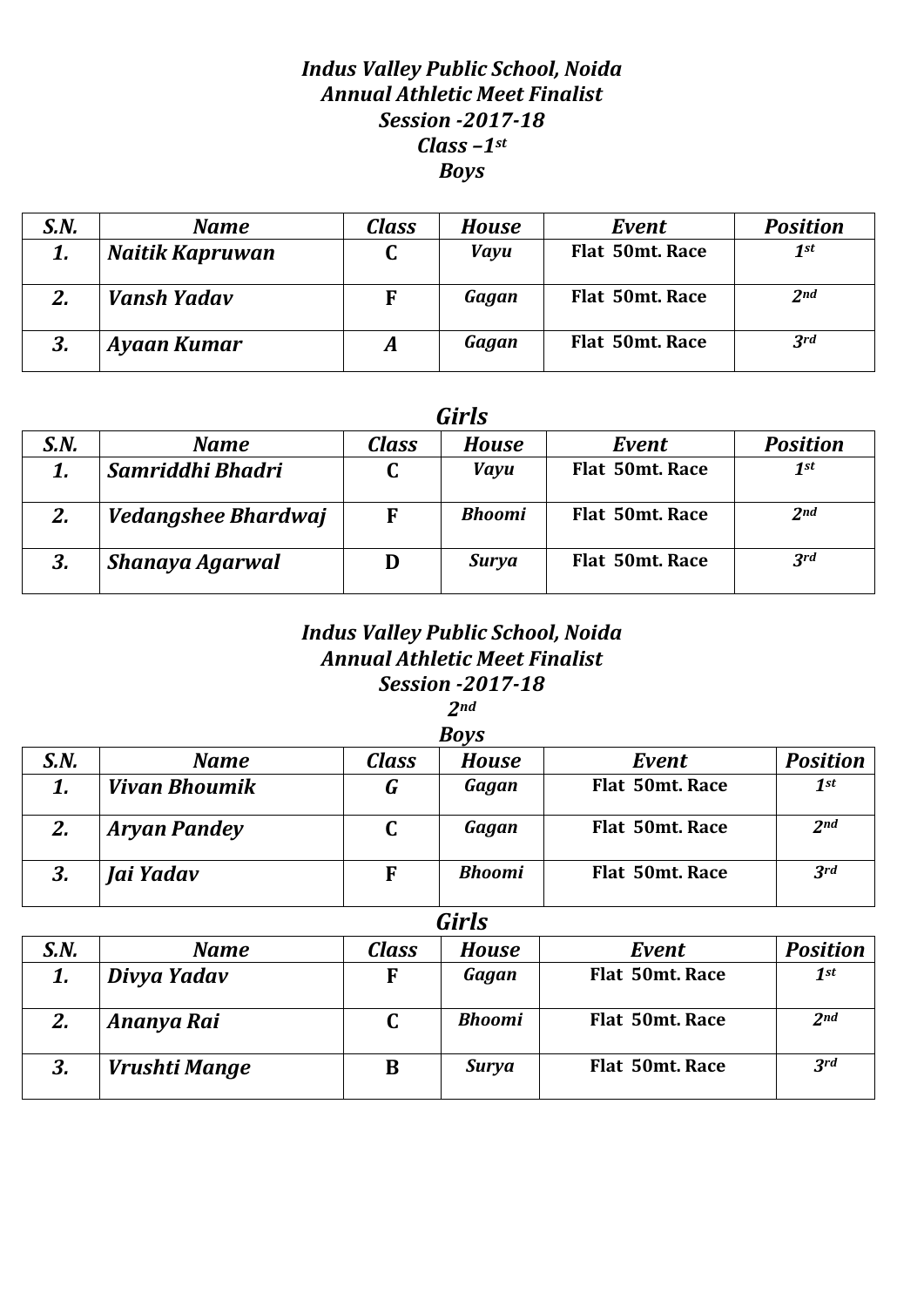## *Indus Valley Public School, Noida Annual Athletic Meet Finalist Session -2017-18 Class – 3rd*

|      | <b>Boys</b>           |              |              |                 |                 |  |  |  |  |
|------|-----------------------|--------------|--------------|-----------------|-----------------|--|--|--|--|
| S.N. | <b>Name</b>           | <b>Class</b> | <b>House</b> | Event           | <b>Position</b> |  |  |  |  |
| 1.   | <b>Shourny Singha</b> | E            | <b>Vayu</b>  | Flat 75mt. Race | $1$ st          |  |  |  |  |
|      | Kartik N.             | A            | <b>Surya</b> | Flat 75mt. Race | 2 <sub>nd</sub> |  |  |  |  |
| 3.   | Divyansh Ahlawat      |              | Gagan        | Flat 75mt. Race | 3rd             |  |  |  |  |

#### *Girls*

| S.N. | <b>Name</b>           | <b>Class</b> | <b>House</b> | Event           | <b>Position</b> |
|------|-----------------------|--------------|--------------|-----------------|-----------------|
|      | Jahanvi Sharma        | F            | Gagan        | Flat 75mt. Race | 1st             |
|      | Vanshika Yadav        |              | Vayu         | Flat 75mt. Race | 2 <sub>nd</sub> |
| 3.   | <b>Angel Pathania</b> |              | Gagan        | Flat 75mt. Race | 3rd             |

# *Indus Valley Public School, Noida Annual Athletic Meet Finalist Session -2017-18 Class – Pre Nursery Boys & Girls*

| S.N. | <b>Name</b>       | <b>Class</b>  | House      | Event                       | <b>Position</b> |
|------|-------------------|---------------|------------|-----------------------------|-----------------|
|      | Yashi Chandra     | $Pre - Nur$ . | ********** | <b>Tunnel Crawling Race</b> | $1^{st}$        |
|      | Aashman M. Mishra | $Pre - Nur$ . | ********** | <b>Tunnel Crawling Race</b> | 2 <sub>nd</sub> |
|      | Namra Khan        | $Pre - Nur.$  | ********** | <b>Tunnel Crawling Race</b> | 3rd             |

| S.N. | <b>Name</b>               | <b>Class</b>  | <b>House</b> | Event                       | <b>Position</b> |
|------|---------------------------|---------------|--------------|-----------------------------|-----------------|
|      | <b>Tanishk Srivastava</b> | Pre – Nur.    | **********   | <b>Tunnel Crawling Race</b> | $1$ st          |
|      | <b>Arham Khan</b>         | $Pre - Nur$ . | **********   | <b>Tunnel Crawling Race</b> | 2 <sub>nd</sub> |
| 3.   | <b>Aaradhya Nimesh</b>    | $Pre - Nur.$  | **********   | <b>Tunnel Crawling Race</b> | 3rd             |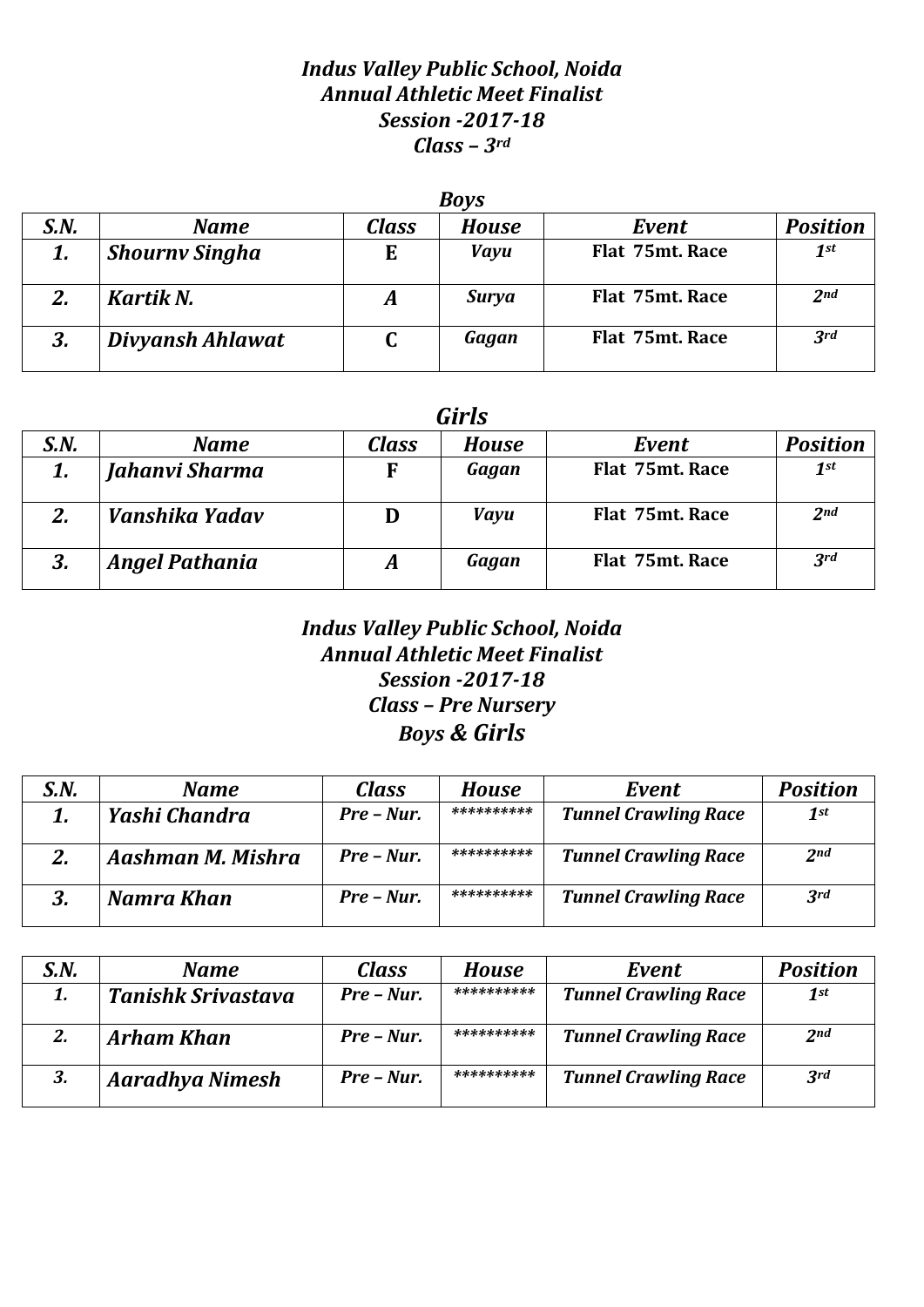# *Indus Valley Public School, Noida Annual Athletic Meet Finalist Session -2017-18 Nursery (Boys)*

| S.N. | Name                 | Class | House       | Event                         | <b>Position</b> |
|------|----------------------|-------|-------------|-------------------------------|-----------------|
| 1.   | <b>Arjun Sharma</b>  |       | <b>Vayu</b> | <b>Object Collecting Race</b> | 1st             |
| 2.   | <b>Saksham Rawat</b> | B     | <b>Vayu</b> | <b>Object Collecting Race</b> | 2 <sub>nd</sub> |
| 3.   | <b>Kavish Verma</b>  | A     | <b>Vayu</b> | <b>Object Collecting Race</b> | 3rd             |

| <b>Girls</b> |                     |              |              |                               |          |  |  |  |
|--------------|---------------------|--------------|--------------|-------------------------------|----------|--|--|--|
| S.N.         | <b>Name</b>         | <b>Class</b> | <b>House</b> | Event                         | Position |  |  |  |
| 1.           | Aarotrika Mukherjee | B            | Surya        | <b>Object Collecting Race</b> | 1st      |  |  |  |
| 2.           | Pranavi Khajanchi   | B            | <b>Vayu</b>  | <b>Object Collecting Race</b> | 2nd      |  |  |  |
| 3.           | Ashiya Agarwal      | D            | Gagan        | <b>Object Collecting Race</b> | 3rd      |  |  |  |

# *Indus Valley Public School, Noida Annual Athletic Meet Finalist Session -2017-18 K .G. (Boys)*

| S.N. | <b>Name</b>          | Class | <b>House</b>  | Event                 | <b>Position</b> |
|------|----------------------|-------|---------------|-----------------------|-----------------|
|      | <b>Mohmmad Zaid</b>  | A     | <b>Surya</b>  | <b>Obstacles Race</b> | 1st             |
|      | <b>Kartik Sharma</b> | F     | <b>Bhoomi</b> | <b>Obstacles Race</b> | 2 <sub>nd</sub> |
|      | <b>Parth Sharma</b>  | D     | <b>Surya</b>  | <b>Obstacles Race</b> | 3rd             |

| Girls |                |              |               |                       |                 |  |  |  |  |
|-------|----------------|--------------|---------------|-----------------------|-----------------|--|--|--|--|
| S.N.  | Name           | <b>Class</b> | <b>House</b>  | Event                 | <b>Position</b> |  |  |  |  |
|       | Ashlesha Rawat |              | <b>Vayu</b>   | <b>Obstacles Race</b> | 1st             |  |  |  |  |
| 2.    | Pradeepta      | A            | <b>Surya</b>  | <b>Obstacles Race</b> | 2 <sub>nd</sub> |  |  |  |  |
|       | Nandini Panday |              | <b>Bhoomi</b> | <b>Obstacles Race</b> | 3 <sup>rd</sup> |  |  |  |  |

*Girls*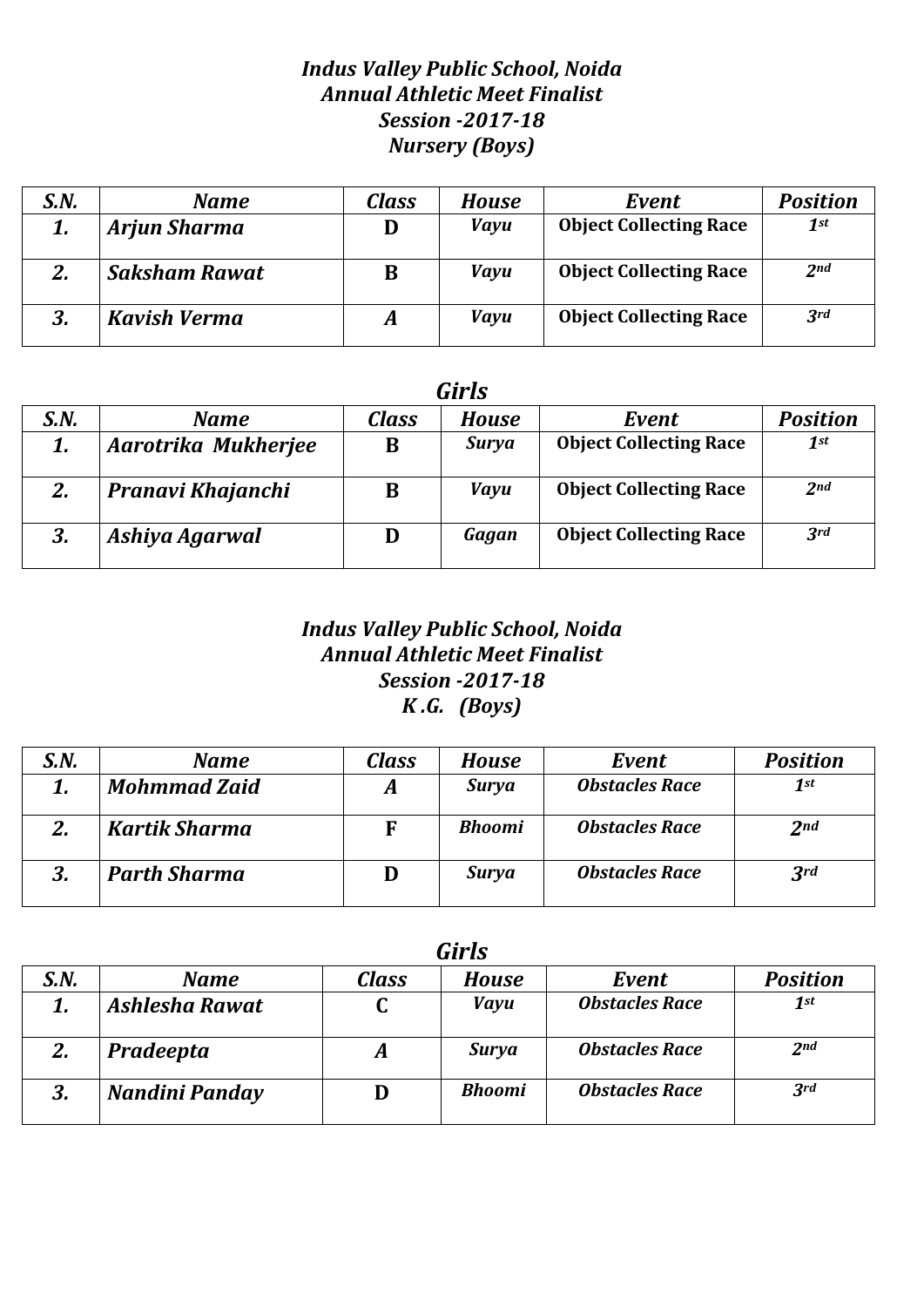## *Indus Valley Public School, Noida Annual Athletic Meet Finalist Session -2017-18 Class –1st (Boys)*

| S.N. | Name                | <b>Class</b> | House        | Event                 | <b>Position</b> |
|------|---------------------|--------------|--------------|-----------------------|-----------------|
| 1.   | <b>Daksh Sirohi</b> | A            | <b>Surya</b> | Hoop jump Race        | 1st             |
| 2.   | <b>Safat Khan</b>   | B            | <b>Vayu</b>  | Hoop jump Race        | 2 <sub>nd</sub> |
| 3.   | Namish Chaurasia    | E            | <b>Surya</b> | <b>Hoop jump Race</b> | 3 <sup>rd</sup> |

# *Girls S.N. Name Class House Event Position 1. Navya Gothwal* **D** *Vayu* **Hoop jump Race** *1st 2. Pritika Rothan* **E** *Vayu* **Hoop jump Race** *2nd 3. Veera Singh* **F** *Bhoomi* **Hoop jump Race** *3rd*

#### *Indus Valley Public School, Noida Annual Athletic Meet Finalist Session -2017-18 2nd (Boys)*

| ונטעו |                         |       |              |                                |                 |  |  |  |  |
|-------|-------------------------|-------|--------------|--------------------------------|-----------------|--|--|--|--|
| S.N.  | Name                    | Class | House        | Event                          | <b>Position</b> |  |  |  |  |
| 1.    | <b>Aniket Yadav</b>     | E     | Surya        | <b>Bean Bag Balancing Race</b> | $1$ st          |  |  |  |  |
| 2.    | Riddhiman Lodh          | A     | <b>Surya</b> | <b>Bean Bag Balancing Race</b> | 2 <sub>nd</sub> |  |  |  |  |
| 3.    | <b>Shri Ram Umanath</b> |       | Gagan        | <b>Bean Bag Balancing Race</b> | 3rd             |  |  |  |  |

*Girls*

| S.N. | <b>Name</b>             | Class | <b>House</b> | Event                          | <b>Position</b> |
|------|-------------------------|-------|--------------|--------------------------------|-----------------|
| 1.   | <b>Saanvi Chaudhary</b> | G     | <b>Vayu</b>  | <b>Bean Bag Balancing Race</b> | $1$ st          |
| 2.   | Riddhima Sharma         | E     | <b>Surya</b> | <b>Bean Bag Balancing Race</b> | 2 <sub>nd</sub> |
| 3.   | Sanvi Bhardwaj          | F     | Surya        | <b>Bean Bag Balancing Race</b> | 3rd             |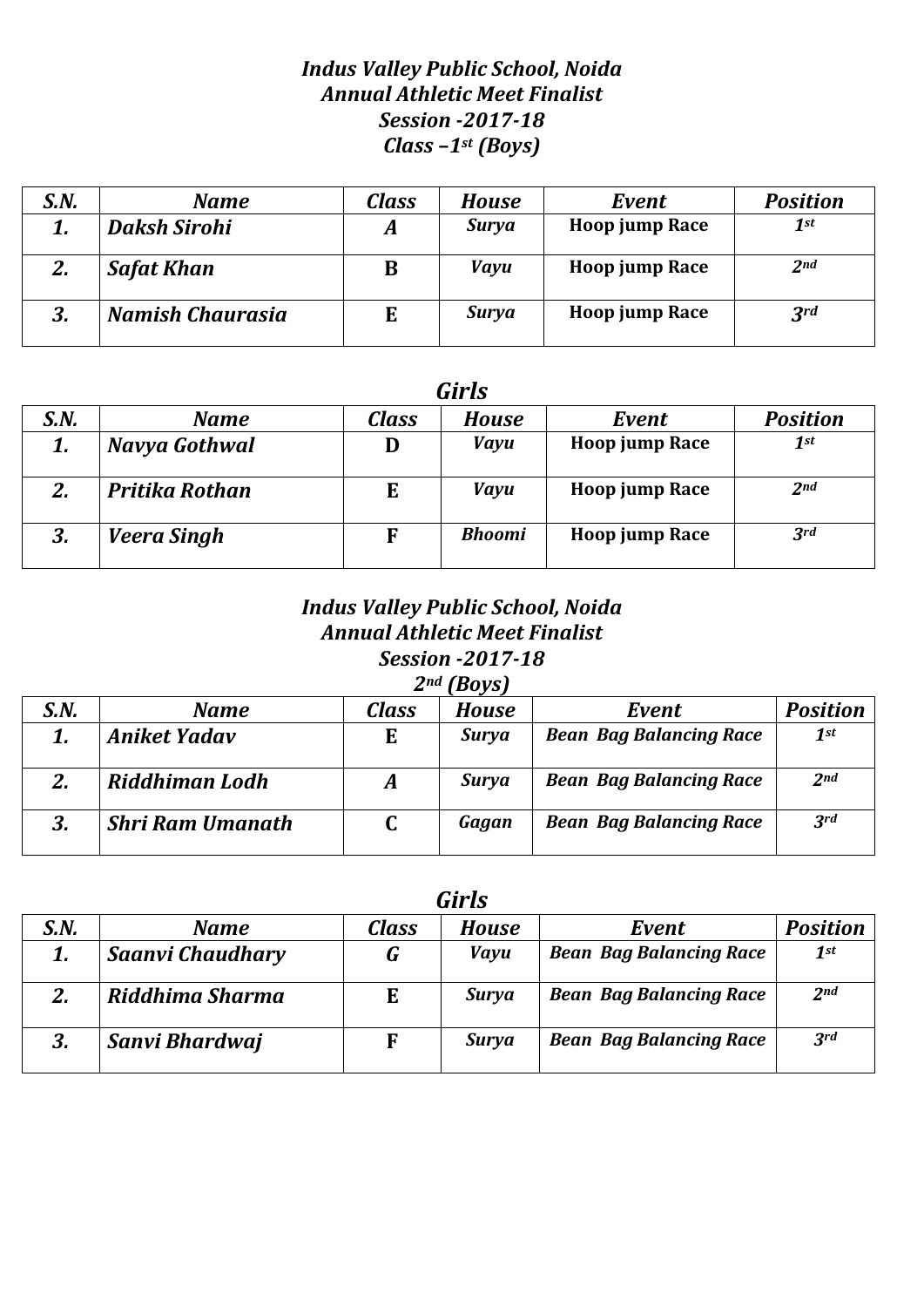# *Indus Valley Public School, Noida Annual Athletic Meet Finalist Session -2017-18 Class – 3rd (Boys)*

| S.N. | <b>Name</b>         | <b>Class</b> | <b>House</b>  | Event                  | <b>Position</b> |
|------|---------------------|--------------|---------------|------------------------|-----------------|
|      | Aditya Chauhan      | F            | <b>Vayu</b>   | <b>Hoop Throw Race</b> | 1st             |
|      | Riddhiman Basu      | G            | Gagan         | <b>Hoop Throw Race</b> | 2 <sub>nd</sub> |
|      | <b>Prathm Kumar</b> | D            | <b>Bhoomi</b> | <b>Hoop Throw Race</b> | 3rd             |

# *Girls*

| uu w |                 |       |               |                        |                 |  |  |  |
|------|-----------------|-------|---------------|------------------------|-----------------|--|--|--|
| S.N. | <b>Name</b>     | Class | <b>House</b>  | Event                  | <b>Position</b> |  |  |  |
|      | Apoorva Joshi   | F     | <b>Vayu</b>   | <b>Hoop Throw Race</b> | $1$ st          |  |  |  |
|      | Pari Parmar     |       | <b>Bhoomi</b> | <b>Hoop Throw Race</b> | 2 <sub>nd</sub> |  |  |  |
| 3.   | Varsha Kushwaha | G     | Gagan         | <b>Hoop Throw Race</b> | 3rd             |  |  |  |

### *Indus Valley Public School, Noida Annual Athletic Meet Finalist Session -2016-17 Class –4th (Boys)*

| -----<br>$1 - 0.70$ |                      |       |              |                 |                 |  |  |
|---------------------|----------------------|-------|--------------|-----------------|-----------------|--|--|
| S.N.                | Name                 | Class | <b>House</b> | Event           | <b>Position</b> |  |  |
| 1.                  | <b>Vanish Sharma</b> |       | Gagan        | <b>Sac Race</b> | $1$ st          |  |  |
| 2.                  | Raj Krishna          |       | <b>Vayu</b>  | <b>Sac Race</b> | 2 <sub>nd</sub> |  |  |
| 3.                  | Vaibhay Srivastava   | A     | Gagan        | <b>Sac Race</b> | 3rd             |  |  |

| S.N. | <b>Name</b>    | Class | <b>House</b>  | Event           | <b>Position</b> |
|------|----------------|-------|---------------|-----------------|-----------------|
|      | Sampada Rajput | u     | <b>Bhoomi</b> | <b>Sac Race</b> | $1^{st}$        |
| 2.   | Laxmi Gupta    | E     | <b>Surya</b>  | <b>Sac Race</b> | 2 <sub>nd</sub> |
| 3.   | Rishika Yadav  |       | <b>Surya</b>  | <b>Sac Race</b> | 3rd             |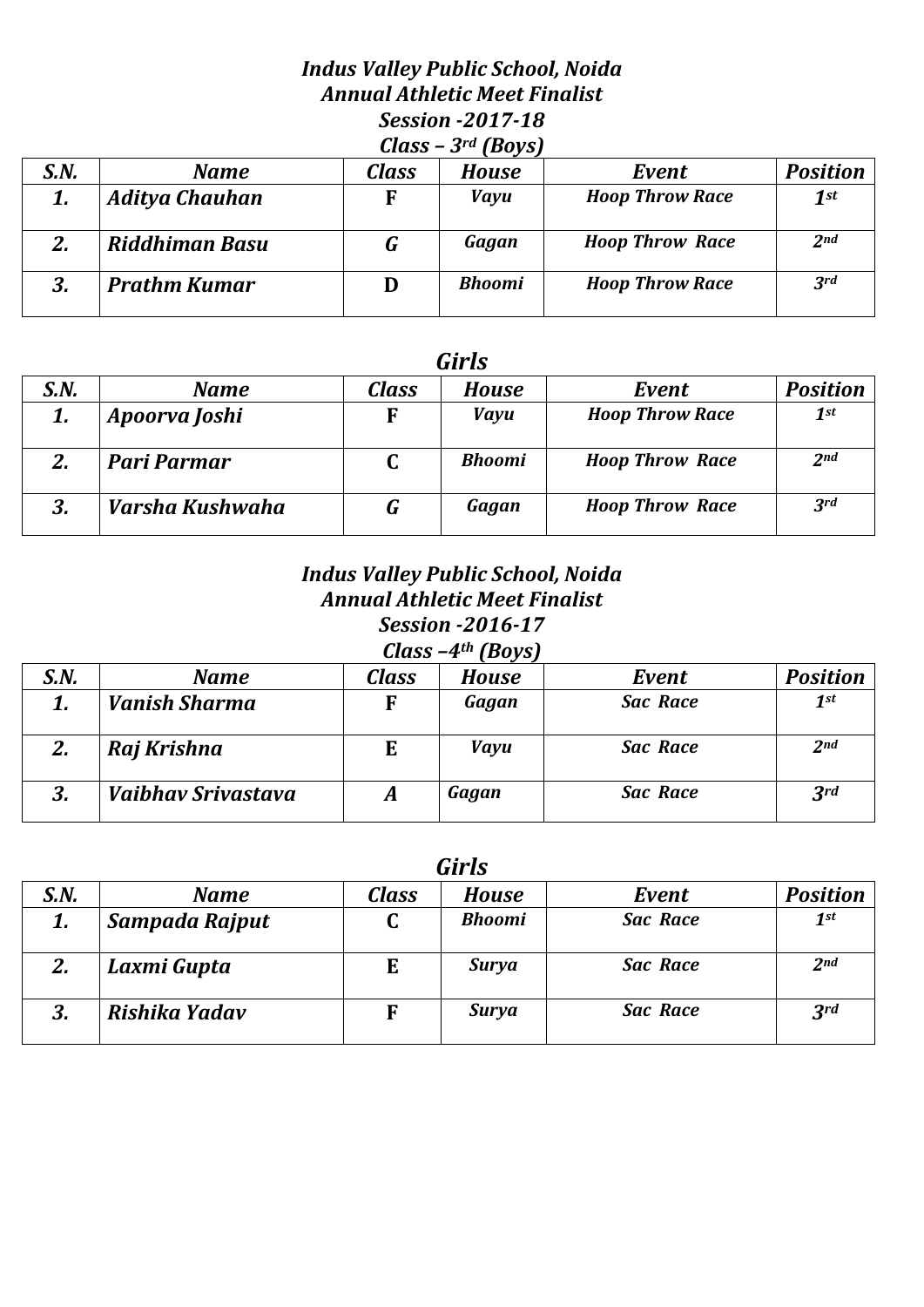# *Indus Valley Public School, Noida Annual Athletic Meet Finalist Session -2016-17 Class –5th (Boys)*

|      | $ \cdot$ , $\cdot$ , $\cdot$ |              |               |                   |                 |  |  |  |
|------|------------------------------|--------------|---------------|-------------------|-----------------|--|--|--|
| S.N. | <b>Name</b>                  | <b>Class</b> | <b>House</b>  | Event             | <b>Position</b> |  |  |  |
| 1.   | Ojus Srivastava              | D            | <b>Bhoomi</b> | <b>Army Drill</b> | $1$ st          |  |  |  |
| 2.   | Nishkarsh Sisodia            |              | <b>Surya</b>  | <b>Army Drill</b> | 2 <sub>nd</sub> |  |  |  |
| 3.   | Lakshya Jha                  | А            | <b>Surya</b>  | <b>Army Drill</b> | 3 <sup>rd</sup> |  |  |  |

# *Girls*

| uu w |                       |              |              |                   |                 |  |  |  |
|------|-----------------------|--------------|--------------|-------------------|-----------------|--|--|--|
| S.N. | <b>Name</b>           | <b>Class</b> | <b>House</b> | Event             | <b>Position</b> |  |  |  |
| 1.   | <b>Kashish Sharma</b> | D            | Gagan        | <b>Army Drill</b> | $1^{st}$        |  |  |  |
| 2.   | Avani Gautam          |              | <b>Vayu</b>  | <b>Army Drill</b> | 2 <sub>nd</sub> |  |  |  |
| 3.   | <b>Ipshita Rawat</b>  | A            | Gagan        | <b>Army Drill</b> | 3rd             |  |  |  |

# **Indus Valley Public School, Noida** Inter House Karate Championship -2017-18 Classes 1<sup>st</sup> to 10<sup>th</sup>

| S. No.             | <b>Name of Students</b>  | <b>Class</b>                       | <b>Gender</b> | Category        | House         | <b>Position</b> |
|--------------------|--------------------------|------------------------------------|---------------|-----------------|---------------|-----------------|
| 1.                 | Sanvi Bhardwaj           | $2^{nd} F$                         | <b>Girl</b>   | $Under-08$ Yr.  | <b>Surya</b>  | $I^{st}$        |
| 2.                 | <b>Simarpreet Kaur</b>   | $2^{nd} E$                         | <b>Girl</b>   | Under $-08$ Yr. | <b>Bhoomi</b> | $2^{nd}$        |
| 3.                 | Vrushti Atul Mange       | $2^{nd} B$                         | <b>Girl</b>   | Under $-08$ Yr. | <b>Surya</b>  | $3^{rd}$        |
| $\boldsymbol{4}$ . | Haasini Harish           | $\overline{2^{nd}F}$               | <b>Girl</b>   | Under $-08$ Yr. | <b>Surya</b>  | $3^{rd}$        |
| 5.                 | <b>Sri Ram Umanath</b>   | $\overline{2^{nd}\,C}$             | <b>Boy</b>    | Under $-08$ Yr. | <b>Gagan</b>  | $I^{st}$        |
| 6.                 | <b>Mukul Barath</b>      | $2^{nd} B$                         | <b>Boy</b>    | Under $-08$ Yr. | <b>Bhoomi</b> | $2^{nd}$        |
| 7.                 | <b>Shivansh Soraj</b>    | $2^{nd} F$                         | <b>Boy</b>    | $Under-08$ Yr.  | <b>Bhoomi</b> | $3^{rd}$        |
| 8.                 | <b>Harsh Dantre</b>      | $2^{nd} G$                         | <b>Boy</b>    | Under $-08$ Yr. | <b>Bhoomi</b> | $3^{rd}$        |
| 9.                 | Apoorva Joshi            | $3^{rd}F$                          | <b>Girl</b>   | $Under-09$ Yr.  | Vayu          | $I^{st}$        |
| 10.                | Harshita Bisht           | $3^{rd} A$                         | <b>Girl</b>   | Under $-09$ Yr. | <b>Bhoomi</b> | $2^{nd}$        |
| 11.                | Ruhika Khosla            | $3^{rd} A$                         | <b>Girl</b>   | Under $-09$ Yr. | <b>Surya</b>  | $3^{rd}$        |
| 12.                | Geetanshi Gandhi         | $3^{rd}B$                          | <b>Girl</b>   | Under $-09$ Yr. | <b>Bhoomi</b> | $3^{rd}$        |
| 13.                | <b>Aditya Chauhan</b>    | $3^{rd}F$                          | <b>Boy</b>    | Under $-09$ Yr. | Vayu          | $I^{st}$        |
| 14.                | <b>Sidharth Harish</b>   | $3^{rd} A$                         | <b>Boy</b>    | Under $-09$ Yr. | Vayu          | $2^{nd}$        |
| 15.                | <b>Bhavesh Ku. Verma</b> | $3^{rd} G$                         | <b>Boy</b>    | $Under-09$ Yr.  | <b>Surya</b>  | $3^{rd}$        |
| 16.                | Md. Subhan               | $3^{rd} G$                         | <b>Boy</b>    | Under $-09$ Yr. | Gagan         | $3^{rd}$        |
| 17.                | <b>Anvesha Nayak</b>     | $\overline{4^{th}B}$               | <b>Girl</b>   | Under $-10$ Yr. | <b>Surya</b>  | $I^{st}$        |
| 18.                | Khushi Raina             | $\overline{4^{th}D}$               | <b>Girl</b>   | Under $-10$ Yr. | <b>Bhoomi</b> | $2^{nd}$        |
| 19.                | Aarshi Jain              | $\overline{4^{th}B}$               | <b>Girl</b>   | Under $-10$ Yr. | Vayu          | $3^{rd}$        |
| 20.                | Niyati Tomar             | $\boldsymbol{4}^{th}$ $A$          | <b>Girl</b>   | Under $-10$ Yr. | <b>Gagan</b>  | $3^{rd}$        |
| 21.                | <b>Siddhant Barthwal</b> | $\boldsymbol{4}^{th}$ $A$          | <b>Boy</b>    | $Under-10$ Yr.  | Vayu          | $I^{st}$        |
| 22.                | Rudraksh Joshi           | $\overline{4^{th}}$ $\overline{B}$ | <b>Boy</b>    | Under $-10$ Yr. | Gagan         | $2^{nd}$        |
| 23.                | <b>Aryan Pathak</b>      | $\overline{4^{th}F}$               | <b>Boy</b>    | Under $-10$ Yr. | <b>Bhoomi</b> | $3^{rd}$        |
| 24.                | <b>Ishan Kaushik</b>     | $\overline{4^{th}}A$               | <b>Boy</b>    | Under $-10$ Yr. | <b>Surya</b>  | $3^{rd}$        |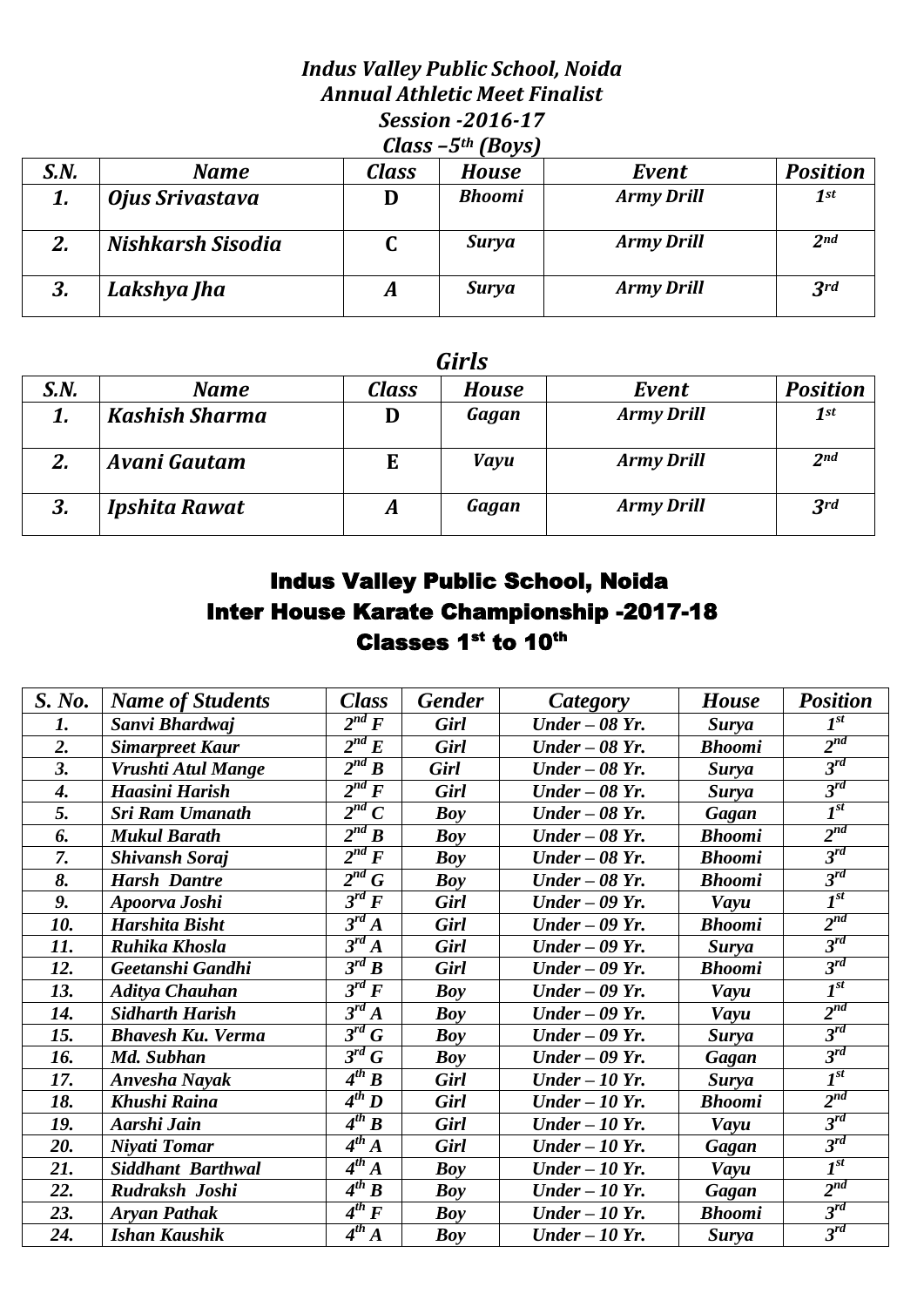| 25. | <b>Tulip Ghosh</b>      | $5^{th}$ C                      | <b>Girl</b> | $Under - 11$ Yr.     | <b>Surya</b>  | $I^{st}$        |
|-----|-------------------------|---------------------------------|-------------|----------------------|---------------|-----------------|
| 26. | Aarushi Mishra          | $5^{\text{th}}$ C               | Girl        | Under $-11$ Yr.      | Gagan         | 2 <sup>nd</sup> |
| 27. | <b>Agrima Gupta</b>     | $5^{\text{th}} E$               | Girl        | Under $-11$ Yr.      | Vayu          | 3 <sup>rd</sup> |
| 28. | Lakshita Chaddha        | $5^{\text{th}} E$               | Girl        | Under $-11$ Yr.      | Gagan         | 3 <sup>rd</sup> |
| 29. | <b>Ashutosh Kumar</b>   | $\overline{5^{th}D}$            | <b>Boy</b>  | Under $-11$ Yr.      | Gagan         | 1 <sup>st</sup> |
| 30. | Varun Sharma            | $5^{\text{th}}$ A               | <b>Boy</b>  | Under $-11$ Yr.      | <b>Surya</b>  | 2 <sup>nd</sup> |
| 31. | Chaitanya Ahuja         | $5^{\text{th}}$ A               | <b>Boy</b>  | Under $-11$ Yr.      | Vayu          | $3^{\rm rd}$    |
| 32. | <b>Prashant Yadav</b>   | $5^{\text{th}}$ D               | <b>Boy</b>  | Under $-11$ Yr.      | Vayu          | 3 <sup>rd</sup> |
| 33. | Laxmi Rani              | $\overline{6^{th}C}$            | Girl        | U-12 Yr. -40 Kg.     | Vayu          | 1 <sup>st</sup> |
| 34. | Tanishi Kaushal         | $\overline{6^{th}E}$            | Girl        | U-12 Yr. -40 Kg.     | Gagan         | 2 <sup>nd</sup> |
| 35. | Navya Aggarwal          | $\overline{6^{th}}$ C           | Girl        | U-12 Yr. -40 Kg.     | Gagan         | $3^{\rm rd}$    |
| 36. | Tanisha Tyagi           | $\overline{6^{th}E}$            | Girl        | U-12 Yr. -40 Kg.     | <b>Surya</b>  | $3^{\rm rd}$    |
| 37. | Prayikta Pandey         | $6^{th}$ F                      | Girl        | $U - 12$ Yr. +40 Kg. | <b>Bhoomi</b> | 1 <sup>st</sup> |
| 39. | <b>Angel Gupta</b>      | $6^{\overline{\text{th}}}$<br>E | Girl        | $U - 12$ Yr. +40 Kg. | Gagan         | 3 <sup>rd</sup> |
| 40. | <b>Tanishka Rathore</b> | $6^{th} B$                      | Girl        | U-12 Yr.+40 Kg.      | Gagan         | 3 <sup>rd</sup> |
| 41. | Shivansh Tejwani        | $\overline{6^{th}}$ E           | Boy         | U-12 Yr. -40 Kg.     | <b>Vayu</b>   | 1 <sup>st</sup> |
| 42. | <b>Akshit Negi</b>      | $\overline{6^{th}}$ D           | Boy         | U-12 Yr. -40 Kg.     | <b>Bhoomi</b> | 2 <sup>nd</sup> |
| 43. | Priyanshu Rawat         | $\overline{6^{th}C}$            | <b>Boy</b>  | U-12 Yr. -40 Kg.     | <b>Surya</b>  | 3 <sup>rd</sup> |
| 44. | Divyansh Lohani         | $6^{th}$ C                      | <b>Boy</b>  | U-12 Yr. -40 Kg.     | <b>Bhoomi</b> | 3 <sup>rd</sup> |

| S. No. | <b>Name of Students</b> | <b>Class</b>             | <b>Gender</b> | <b>Category</b>   | House         | <b>Position</b> |
|--------|-------------------------|--------------------------|---------------|-------------------|---------------|-----------------|
| 45.    | Saisha Handa            | $7^{\rm th}$ F           | Girl          | U-13 Yr. -45 Kg.  | Vayu          | 1 <sup>st</sup> |
| 46.    | Prerna Ishwar           | 7 <sup>th</sup> B        | Girl          | U-13Yr. -45 Kg.   | <b>Bhoomi</b> | 2 <sup>nd</sup> |
| 47.    | <b>Sabia Khan</b>       | 7 <sup>th</sup> B        | Girl          | U-13Yr. -45 Kg.   | Gagan         | 3 <sup>rd</sup> |
| 48.    | <b>Tanishka Singh</b>   | $7th$ B                  | Girl          | U-13 Yr. -45 Kg.  | <b>Surya</b>  | 3 <sup>rd</sup> |
| 49.    | <b>Prakhar Gupta</b>    | $7^{th}$ A               | <b>Boy</b>    | U-13 Yr. -45 Kg.  | <b>Bhoomi</b> | 1 <sup>st</sup> |
| 50.    | <b>Abhinav Pal</b>      | $7^{\text{th}}$ E        | <b>Boy</b>    | U-13Yr. -45 Kg.   | Gagan         | 2 <sup>nd</sup> |
| 51.    | <b>Tanmay Joshi</b>     | $7th$ C                  | <b>Boy</b>    | U-13Yr. -45 Kg.   | <b>Surya</b>  | 3 <sup>rd</sup> |
| 52.    | <b>Abhinav Rathi</b>    | 7 <sup>th</sup> B        | <b>Boy</b>    | U-13 Yr. -45 Kg.  | <b>Bhoomi</b> | $3^{\rm rd}$    |
| 53.    | <b>Ankit Sharma</b>     | $7^{\text{th}}$ F        | <b>Boy</b>    | U-13 Yr. +45 Kg.  | <b>Surya</b>  | 1 <sup>st</sup> |
| 54.    | <b>Sujal Suyash</b>     | $7^{th}$ A               | <b>Boy</b>    | U-13Yr. -+45 Kg.  | Vayu          | 2 <sup>nd</sup> |
| 55     | Aradhya Sharma          | $7th$ C                  | <b>Boy</b>    | U-13Yr. -+45 Kg.  | <b>Bhoomi</b> | 3 <sup>rd</sup> |
| 56.    | <b>Shubham Modi</b>     | $7th$ F                  | <b>Boy</b>    | U-13 Yr. +45 Kg.  | <b>Surya</b>  | $3^{\text{rd}}$ |
| 57.    | Tapan Tyagi             | $8^{th}$ B               | <b>Boy</b>    | U-14 Yr. -50 Kg.  | <b>Surya</b>  | 1 <sup>st</sup> |
| 58.    | <b>Nishant Kumar</b>    | $8^{th}$ D               | <b>Boy</b>    | U-14Yr. -50 Kg.   | <b>Bhoomi</b> | 2 <sup>nd</sup> |
| 59.    | <b>Amaan Khan</b>       | $8^{\text{th}}$ D        | <b>Boy</b>    | U-14Yr. -50 Kg.   | Gagan         | 3 <sup>rd</sup> |
| 60.    | Aditya Kumar Jha        | $8^{th}$ B               | <b>Boy</b>    | U-14 Yr. -50 Kg.  | Vayu          | $3^{\text{rd}}$ |
| 61.    | Himanshu Singh          | $7th$ C                  | <b>Boy</b>    | U-14 Yr. +50Kg.   | <b>Surya</b>  | 1 <sup>st</sup> |
| 62.    | Dev Deep Narayan        | $8^{th}$ C               | <b>Boy</b>    | U-14Yr. $+50$ Kg. | <b>Bhoomi</b> | 2 <sup>nd</sup> |
| 63.    | Ishaan Verma            | $8^{th}$ D               | <b>Boy</b>    | U-14Yr. +50 Kg.   | <b>Vayu</b>   | 3 <sup>rd</sup> |
| 64.    | Om Upadhyay             | $8^{th}$ A               | <b>Boy</b>    | U-14 Yr. +50 Kg.  | Gagan         | 3 <sup>rd</sup> |
| 65.    | <b>Akshansh Malkoti</b> | $9^{th}$ $\underline{A}$ | <b>Boy</b>    | U-14 Yr. -50 Kg.  | Vayu          | 1 <sup>st</sup> |
| 66.    | <b>Harshit Maggon</b>   | $\overline{9^{th} B}$    | <b>Boy</b>    | U-14Yr. -50 Kg.   | Vayu          | 2 <sup>nd</sup> |
| 67.    | <b>Arin Sharma</b>      | $9^{th}$ A               | <b>Boy</b>    | U-14Yr. -50 Kg.   | Vayu          | 3 <sup>rd</sup> |
| 68.    | <b>Yash Singla</b>      | $9th$ C                  | <b>Boy</b>    | U-14 Yr. -50 Kg.  | <b>Vayu</b>   | 3 <sup>rd</sup> |
| 69.    | <b>Ankit Pal</b>        | $9^{th}$ B               | <b>Boy</b>    | U-16 Yr. -55 Kg.  | Gagan         | 1 <sup>st</sup> |
| 70.    | <b>Tanmay Saxena</b>    | $10^{th}$ A              | <b>Boy</b>    | U-16Yr. -55Kg.    | Gagan         | 2 <sup>nd</sup> |
| 71.    | <b>Akshat Verma</b>     | $10^{th}$ B              | <b>Boy</b>    | U-16Yr. -55 Kg.   | Gagan         | $3^{\rm rd}$    |
| 72.    | Deepak Saw              | $10^{th}$ A              | <b>Boy</b>    | U-16 Yr. -55 Kg.  | Vayu          | $3^{\rm rd}$    |
| 73.    | Nisha Sharma            | $8^{th}$ D               | Girl          | U-16 Yr. -55 Kg.  | <b>Surya</b>  | 1 <sup>st</sup> |
| 74.    | Pooja Singh             | $9^{th} B$               | Girl          | U-16 Yr. -55 Kg.  | Gagan         | 2 <sup>nd</sup> |
| 75.    | <b>SparshRawat</b>      | $10^{th}$ B              | Girl          | U-16 Yr. -55 Kg.  | <b>Bhoomi</b> | 3 <sup>rd</sup> |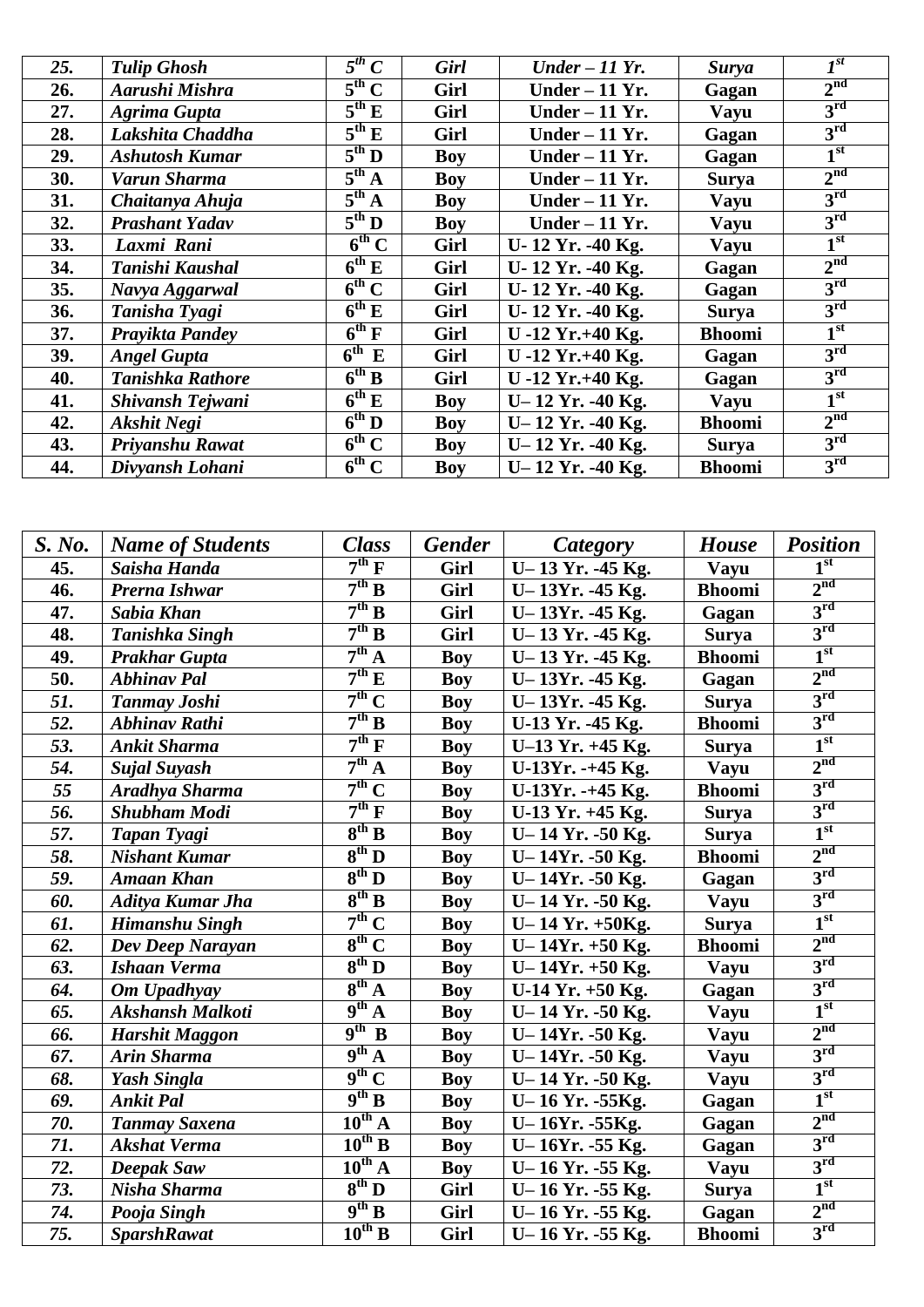*Winner House: - Vayu House (36 Points) Runner Up House: - Surya House (35Points) Third Position:- Gagan House (31) Forth Position :- Bhoomi House (30)* 

*Principal (P.E. Teacher)*

*Shikha Sharma Amar Chauhan*

# Indus Valley Public School, Noida

### Karate Team 4th District Karate Championship-2017 On 15<sup>th</sup> & 16<sup>th</sup> April - 2017

*Our school students participated in Karate Championship in 4th District Gautam Budh Nagar Karate Championship-2017, organized by Karate Association of Gautam Budh Nagar on 15TH & 16TH April - 2017, at Indus Valley public School, Noida , The Children Brought laurels by wining 5 Gold, 8 Silver, 6 Bronze Medals.* 

| <b>S. No.</b> | Name of                 | <b>Class</b>      | Age/Gende         | <b>Position</b>      | <b>Events</b> |
|---------------|-------------------------|-------------------|-------------------|----------------------|---------------|
|               | <b>Participants</b>     |                   | r                 |                      |               |
| 1.            | <b>Shivansh Soraj</b>   | $2nd$ $F$         | 7 Yr. Boy         | <b>Silver Medal</b>  | <b>Kumite</b> |
| 2.            | <b>Tulip Ghosh</b>      | $5th$ $C$         | 10 Yr. Girl       | <b>Gold Medals</b>   | <b>Kumite</b> |
| 3.            | Lakshita Chadda         | 5 <sup>th</sup> E | 10 Yr. Girl       | <b>Silver Medal</b>  | <b>Kumite</b> |
| 4.            | Aarushi Mishra          | $5th$ $C$         | 10 Yr. Girl       | <b>Bronze Medal</b>  | <b>Kumite</b> |
| 5.            | <b>Agreem Bhatia</b>    | 5 <sup>th</sup> E | <b>10 Yr. Boy</b> | <b>Silver Medal</b>  | <b>Kumite</b> |
| 6.            | Priyanshu Rawat         | $6th$ $C$         | <b>10 Yr. Boy</b> | <b>Silver Medal</b>  | <b>Kumite</b> |
| 7.            | Laxmi Rani              | $6th$ $C$         | 11 Yr. Girl       | <b>Bronze Medal</b>  | <b>Kumite</b> |
| 8.            | Akshit Negi             | 6 <sup>th</sup> D | 11 Yr Boy         | <b>Gold Medal</b>    | <b>Kumite</b> |
| 9.            | <b>Ritika Soraj</b>     | 7 <sup>th</sup> A | 12 Yr. Girl       | <b>Silver Medal</b>  | <b>Kumite</b> |
| 10.           | Prerna Ishwar           | 7 <sup>th</sup> B | 12 Yr. Girl       | <b>Bronze Medal</b>  | <b>Kumite</b> |
| 11.           | <b>Abhinav Rathi</b>    | 7 <sup>th</sup> B | <b>12 Yr. Boy</b> | <b>Bronze Medal</b>  | <b>Kumite</b> |
| 12.           | <b>Ankit Sharma</b>     | $7th$ $F$         | <b>12 Yr. Boy</b> | <b>Silver Medals</b> | <b>Kumite</b> |
| 13.           | <b>Himanshu Singh</b>   | $7th$ $C$         | <b>12 Yr. Boy</b> | <b>Bronze Medal</b>  | <b>Kumite</b> |
| 14.           | <b>Om Upadhyay</b>      | 8 <sup>th</sup> A | 13Yr. Boy         | <b>Silver Medal</b>  | <b>Kumite</b> |
| 15.           | <b>Archit Gupta</b>     | $8$ th $D$        | <b>13 Yr. Boy</b> | <b>Silver Medal</b>  | <b>Kumite</b> |
| 16.           | Dev Deep Narayan        | $8$ th $C$        | <b>13 Yr. Boy</b> | <b>Gold Medal</b>    | <b>Kumite</b> |
| 17.           | <b>Akshansh Malkoti</b> | 9 <sup>th</sup> A | 14Yr. Boy         | <b>Gold Medal</b>    | <b>Kumite</b> |
| 18.           | <b>Harshit Maggon</b>   | $9$ th $B$        | <b>14 Yr. Boy</b> | <b>Bronze Medal</b>  | <b>Kumite</b> |
| 19.           | <b>Aaryan Dubey</b>     | 11th Com.         | <b>16 Yr. Boy</b> | <b>Gold Medal</b>    | <b>Kumite</b> |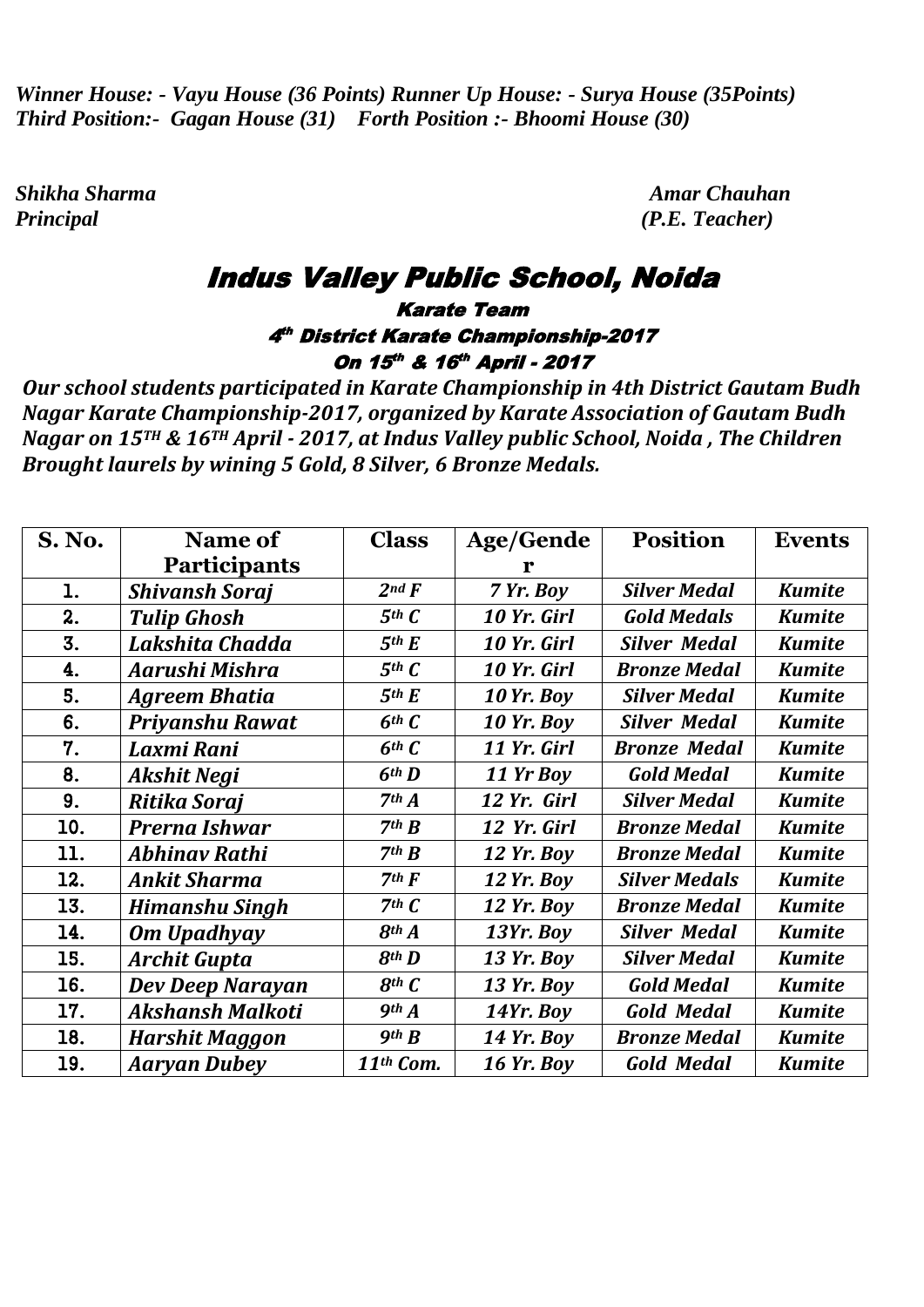# Indus Valley Public School, Noida Karate Team

10th Seigo Kai District Karate Championship-2017

*Our school students participated in Karate Championship in Seigo Kai District Karate Championship-2017, organized by Seigo Kai Karate-Do Uttar Pradesh on 12th November - 2017, at Noida Stadium Sector- 21A , The Children Brought laurels by wining 4 Gold, 8 Silver, 16 Bronze Medals.* 

| S. No.           | <b>Name of Participants</b> | <b>Class</b>      | Age/Gender        | <b>Position</b>             | <b>Events</b> |
|------------------|-----------------------------|-------------------|-------------------|-----------------------------|---------------|
| l.               | <b>Saanvi Singh</b>         | $1^{st}C$         | 6 Yr. Girls       | <b>Silver Medal</b>         | <b>Kumite</b> |
| 2.               | <b>Ridit Bhardwaj</b>       | $1^{st}$ $D$      | 6 Yr. Boy         | <b>Silver/Bronze Medals</b> | Kata / Kumite |
| 3.               | <b>Manas Ku. Chaubey</b>    | $2^{nd}C$         | 7 Yr. Boy         | <b>Bronze Medal</b>         | <b>Kumite</b> |
| 4.               | <b>Sriram Umanath</b>       | $2^{nd}C$         | 7 Yr. Boy         | <b>Bronze Medal</b>         | <b>Kumite</b> |
| 5.               | <b>Haasini Harish</b>       | $2^{nd} F$        | 6 Yr. Girl        | <b>Silver Medal</b>         | <b>Kumite</b> |
| $\overline{6}$ . | Sanvi Bhardwaj              | $2nd$ $F$         | 7 Yr. Girl        | <b>Gold Medal</b>           | <b>Kumite</b> |
| 7.               | <b>Harsh Dantre</b>         | $2^{nd}$ $G$      | 7 Yr. Boy         | <b>Silver Medal</b>         | <b>Kumite</b> |
| 8.               | <b>Bhavya Rana</b>          | 3rdA              | 8 Yr. Girl        | <b>Silver Medal</b>         | <b>Kumite</b> |
| 9.               | <b>Sidharth Harish</b>      | 3rdA              | 8 Yr. Boy         | <b>Gold Medal</b>           | <b>Kumite</b> |
| 10.              | Geetanshi Gandhi            | $3^{rd}$ $B$      | 8 Yr. Girl        | <b>Bronze Medal</b>         | <b>Kumite</b> |
| 11.              | <b>Rachit Singla</b>        | $3^{rd}C$         | 8 Yr. Boy         | <b>Bronze Medal</b>         | <b>Kumite</b> |
| 12.              | <b>Om Mishra</b>            | $3rd$ $D$         | 8 Yr. Boy         | <b>2 Silver Medals</b>      | Kata / Kumite |
| 13.              | <b>Anvita Buttan</b>        | $3^{rd}F$         | 8 Yr. Girl        | <b>Bronze Medal</b>         | <b>Kumite</b> |
| 14.              | Apoorva Joshi               | $3^{rd}F$         | 8 Yr. Girl        | <b>Bronze Medal</b>         | <b>Kumite</b> |
| 15.              | <b>Siddhant Barthwal</b>    | 4 <sup>th</sup> A | 9 Yr. Boy         | <b>Gold Medal</b>           | <b>Kumite</b> |
| 16.              | <b>Ishan Kaushik</b>        | 4 <sup>th</sup> A | 9 Yr. Boy         | <b>Gold Medal</b>           | <b>Kumite</b> |
| 17.              | <b>Niyati Tomar</b>         | 4 <sup>th</sup> A | 9 Yr. Girl        | <b>Bronze Medal</b>         | <b>Kumite</b> |
| 18.              | Rudraksh Joshi              | $4$ th $B$        | 9 Yr. Boy         | <b>Bronze Medal</b>         | <b>Kumite</b> |
| 19.              | <b>Daksh Rawat</b>          | $4$ th $D$        | 8 Yr. Boy         | <b>Bronze Medal</b>         | <b>Kumite</b> |
| 20.              | Nidhi Parmar                | 5 <sup>th</sup> B | 10 Yr. Girl       | <b>Bronze Medal</b>         | <b>Kumite</b> |
| 21.              | Aarushi Mishra              | $5th$ $C$         | 9 Yr. Girl        | <b>Silver Medal</b>         | <b>Kumite</b> |
| 22.              | <b>Agrima Gupta</b>         | 5 <sup>th</sup> E | 10 Yr. Girl       | <b>Bronze Medal/Nil</b>     | Kata / Kumite |
| 23.              | <b>Sujal Suyash</b>         | 7 <sup>th</sup> A | <b>12 Yr. Boy</b> | <b>Bronze Medal</b>         | <b>Kumite</b> |
| 24               | Sabiya Khan                 | 7 <sup>th</sup> B | 12 Yr. Girl       | <b>Bronze Medal</b>         | <b>Kumite</b> |
| 25.              | <b>Prerna Ishwar</b>        | 7 <sup>th</sup> B | 12 Yr. Girl       | ***** <b>Nil</b> *****      | <b>Kumite</b> |
| 26.              | <b>Aradhya Sharma</b>       | 7 <sup>th</sup> C | <b>12 Yr. Boy</b> | ***** <b>Nil</b> *****      | <b>Kumite</b> |
| 27.              | <b>Amitanshu Singh</b>      | 7 <sup>th</sup> E | <b>12 Yr. Boy</b> | <b>Bronze Medal</b>         | <b>Kumite</b> |
| 28.              | <b>Ashmit Gupta</b>         | 7 <sup>th</sup> E | <b>12 Yr. Boy</b> | <b>Bronze Medal</b>         | <b>Kumite</b> |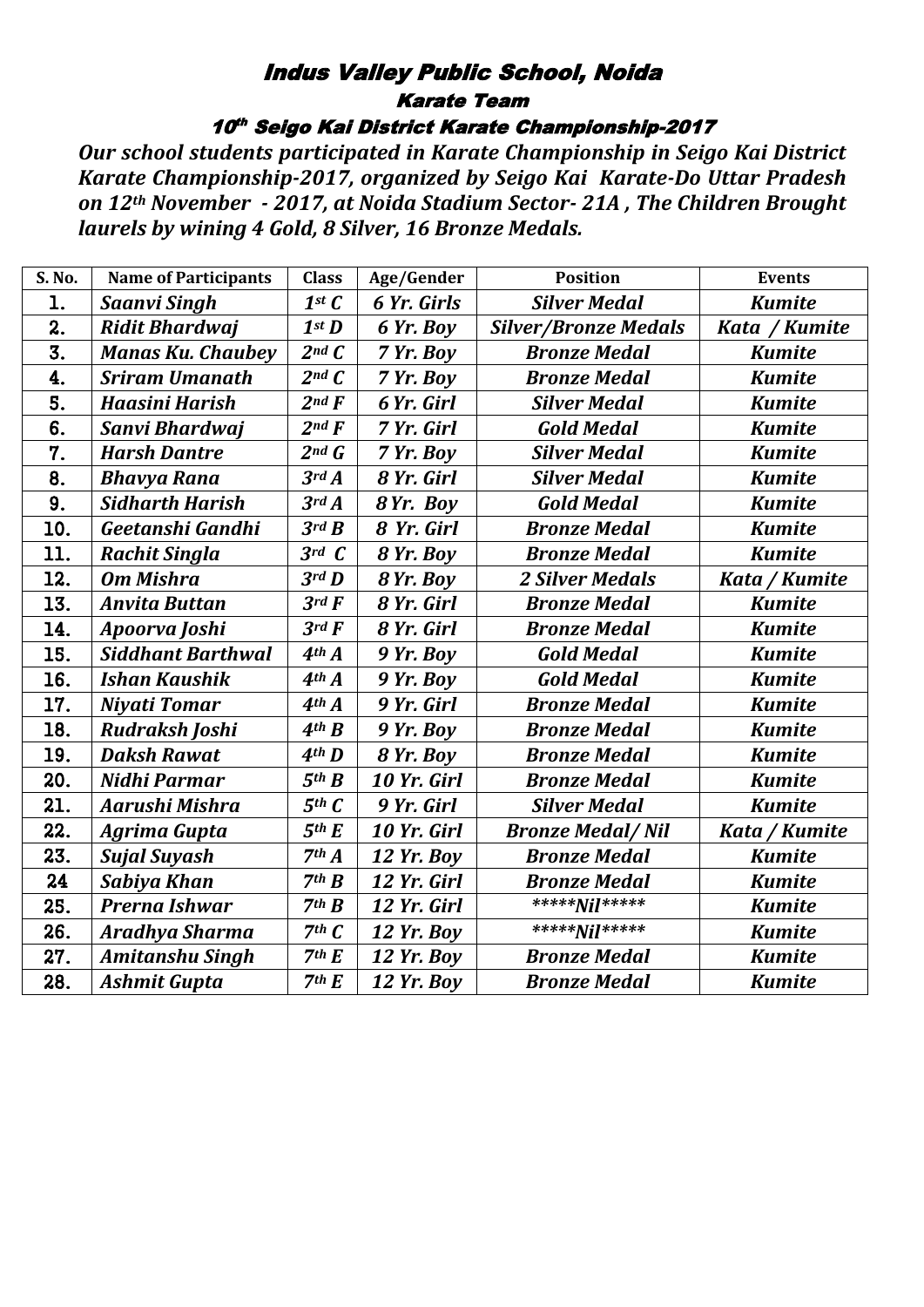# Indus Valley Public School, Noida

Karate Team

District G.B. Nagar Sub Junior, Cadet, Junior & Senior Karate Championship-2017 On 25<sup>th</sup> & 26<sup>th</sup> November -2017

*Our school students participated in Karate Championship in District Gautam Budh Nagar Sub Junior, Cadet, Junior & Senior Karate Championship-2017, organized by Karate Association of Gautam Budh Nagar on 25th 26th November - 2017, at Noida Stadium Sector – 21 A , The Children Brought laurels by wining 4 Gold, 4 Silver, 8 Bronze Medals.* 

| <b>S. No.</b> | Name of                  | <b>Class</b>      | Age/Gend          | <b>Position</b>            | <b>Events</b> |
|---------------|--------------------------|-------------------|-------------------|----------------------------|---------------|
|               | <b>Participants</b>      |                   | er                |                            |               |
| 1.            | <b>Siddhant Barthwal</b> | 4 <sup>th</sup> A | <b>10 Yr. Boy</b> | <b>Silver Medal</b>        | <b>Kumite</b> |
| 2.            | Aarushi Mishra           | $5th$ $C$         | 10 Yr. Girl       | <b>Bronze Medals</b>       | <b>Kumite</b> |
| 3.            | Laxmi Rani               | $6th$ $C$         | 10 Yr. Girl       | <b>Bronze &amp; Gold</b>   | Kata/Kumi     |
|               |                          |                   |                   | <b>Medals</b>              | te            |
| 4.            | Akshit Negi              | 6 <sup>th</sup> D | <b>10 Yr. Boy</b> | <b>Gold Medal</b>          | <b>Kumite</b> |
| 5.            | <b>Angel Gupta</b>       | 6 <sup>th</sup> E | 10 Yr. Girl       | <b>Bronze &amp; Silver</b> | Kata/Kumi     |
|               |                          |                   |                   | <b>Medals</b>              | te            |
| 6.            | <b>Prayikta Pandey</b>   | $6th$ F           | 10 Yr. Girl       | <b>Bronze &amp; Bronze</b> | Kata/Kumi     |
|               |                          |                   |                   | <b>Medals</b>              | te            |
| 7.            | <b>Prakhar Gupta</b>     | 7 <sup>th</sup> A | <b>11 Yr. Boy</b> | <b>Silver Medal</b>        | <b>Kumite</b> |
| 8.            | Saisha Handa             | $7th$ $F$         | 11 Yr. Girl       | <b>Gold Medal</b>          | <b>Kumite</b> |
| 9.            | <b>Ankit Sharma</b>      | $7th$ $F$         | $12$ Yr. Boy      | <b>Bronze Medal</b>        | <b>Kumite</b> |
| 10.           | Himanshu Singh           | $7th$ $C$         | <b>12 Yr. Boy</b> | <b>Gold Medal</b>          | <b>Kumite</b> |
| 11.           | Tapan Tyagi              | 8 <sup>th</sup> B | <b>12 Yr. Boy</b> | <b>Bronze &amp; Silver</b> | Kata/Kumi     |
|               |                          |                   |                   | <b>Medals</b>              | te            |
| 12.           | <b>Shubham Modi</b>      | $7th$ $F$         | <b>12 Yr. Boy</b> | <b>Bronze Medals</b>       | <b>Kumite</b> |